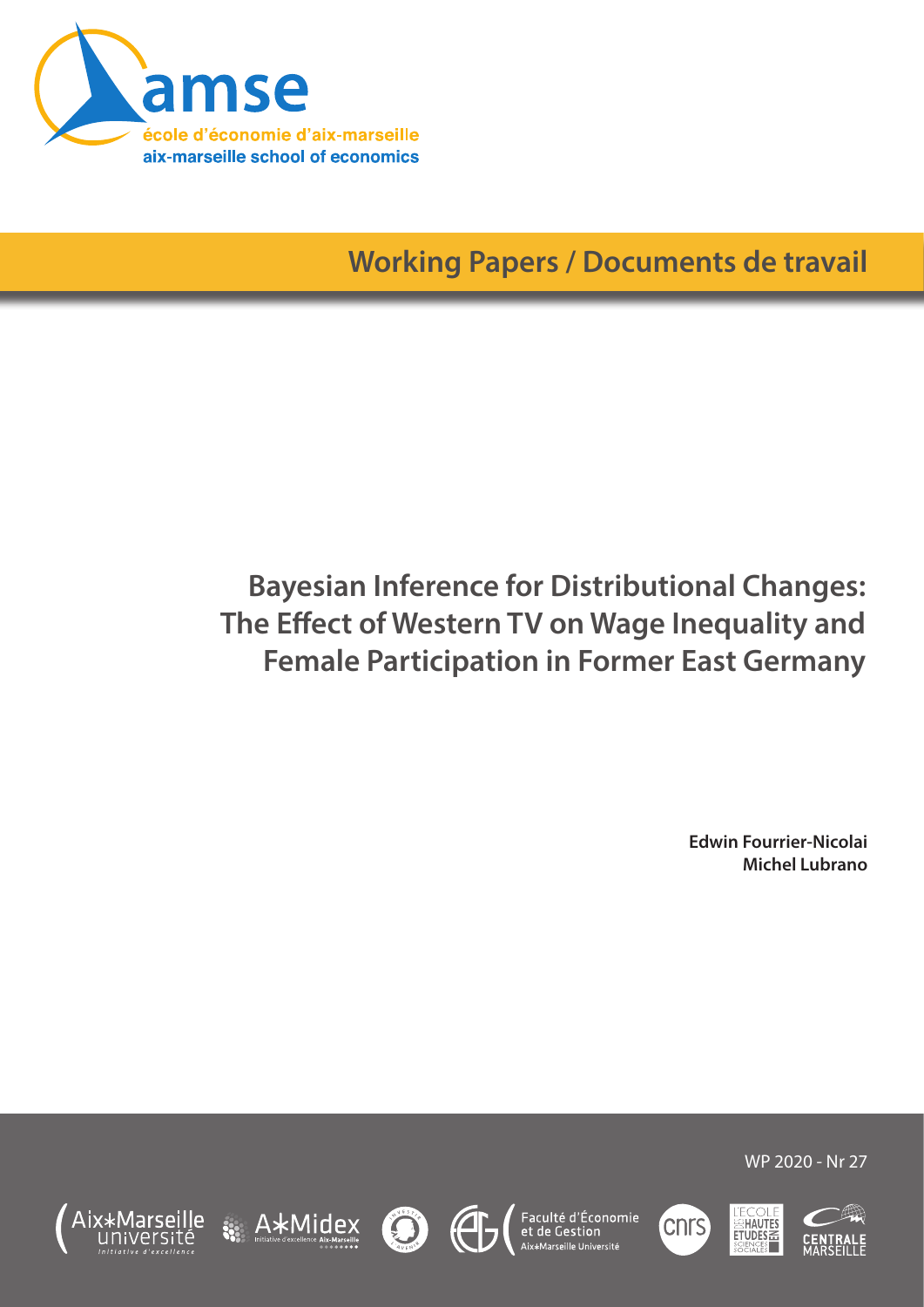# Bayesian Inference for Distributional Changes: The Effect of Western TV on Wage Inequality and Female Participation in Former East Germany

Edwin Fourrier-Nicolai<sup>∗</sup> Michel Lubrano†

July 2020

#### Abstract

This paper investigates the evolution of wage formation in a Mincer model with sample selection for which we develop Bayesian inference and growth incidence and poverty growth curves. We estimate the effect of an exogenous exposure to Western TV broadcasts on labour market participation and wage inequality in East Germany after the German reunification. Using the GSOEP, we find evidences that Western television had significantly increased wage inequality among males while it has significantly affected female labour participation and led the less productive females to drop out from the market, hiding thus a large increase in wage inequality among females.

Keywords: Bayesian inference, Labour market, Distributional changes, Sample selection, Wage inequality JEL codes: C11, C24, D31, D91, J21

<sup>∗</sup>Aix Marseille Univ, CNRS, AMSE, Marseille, France; Email: edwin.fourrier@univ-amu.fr; Address: 5-9 Bd Maurice Bourdet, 13001 Marseille, France.

<sup>†</sup>School of Economics, Jiangxi University of Finance and Economics and Aix Marseille Univ, CNRS, AMSE, Marseille, France. Email: michel.lubrano@univ-amu.fr. Amse-Greqam, 5-9 Bd Maurice Bourdet, 13001 Marseille, France.

 ${}^{0}$ **Acknowledgments:** During the writing of this paper, we benefited from useful conversations and remarks by Stephen Bazen, Frank Cowell, Habiba Djebbari, Emmanuel Flachaire, Stephen Jenkins and Christian Robert, as well as participants of the 2019 ESEM held in Manchester and internal AMSE seminars. Of course, the usual disclaimers apply. This work was carried out thanks to the support of the A\*MIDEX project (No ANR-11-IDEX-0001-02) funded by the "Investissements d'Avenir" French Government program, managed by the French National Research Agency (ANR). This work was also supported by French National Research Agency Grants ANR-17-EURE-0020. Complementary financing was provided by the "National Natural Science Foundation of China" (No. 71764008).

 ${}^{0}$ Corresponding author: Michel Lubrano, 5 Bd Maurice Bourdet, 13001 Marseille, France. Tel: 0033 413 55 25 57. Email:michel.lubrano@univ-amu.fr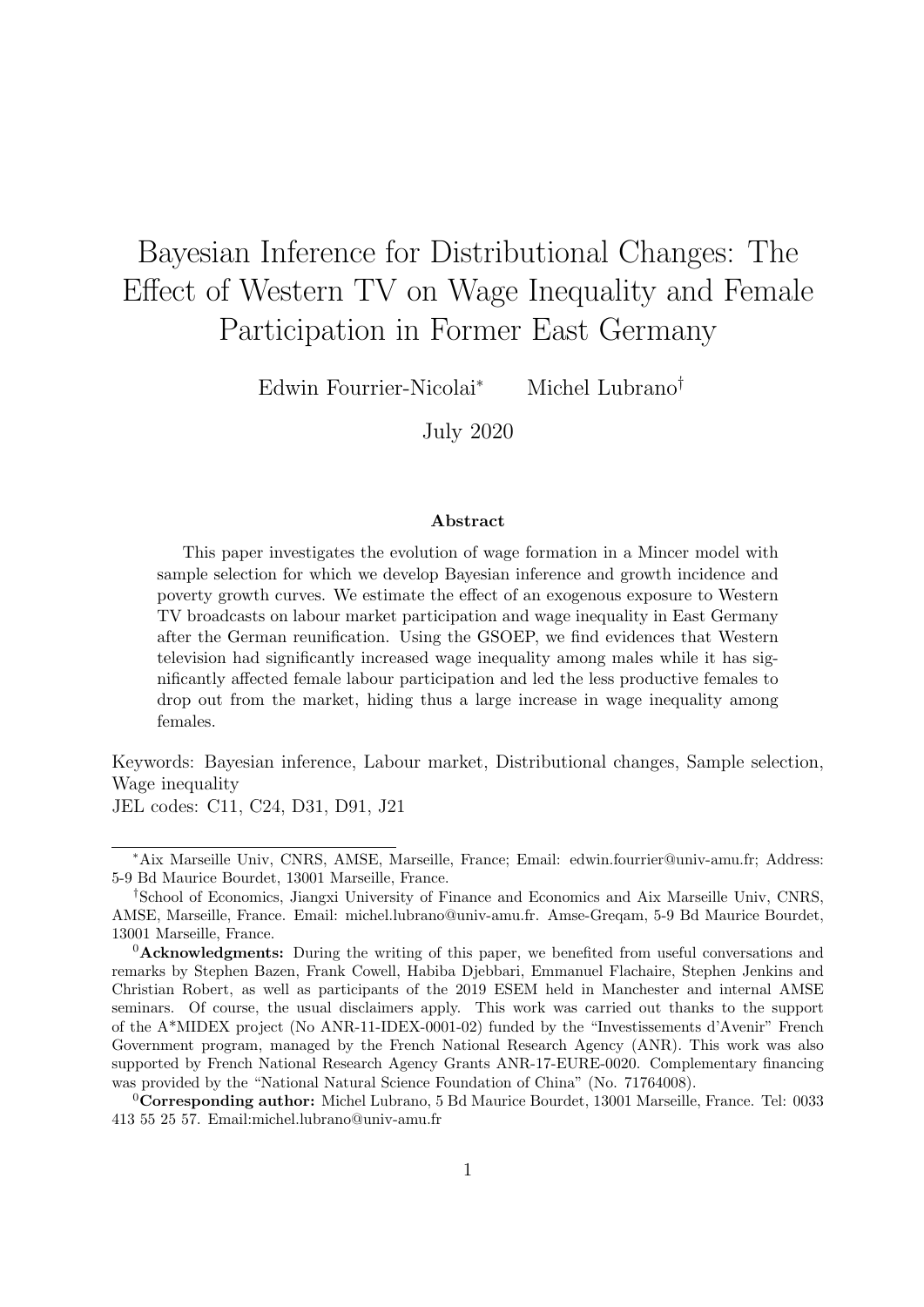### 1 Introduction

Income distributional changes are usually summarized by the variation of a descriptive statistics (e.g. the mean, the median income, the proportion of poor, or of some specific quantiles). The choice of these statistics is fundamentally arbitrary, leading to focus on some aspects of the distribution while ignoring others. The long-standing debate about the choice of the mean against the median to describe the centrality of an income distribution is particularly illuminating in that respect. What could be seen as a statistical debate has actually concrete policy implications. Defining the poverty threshold as a fraction of the median income instead of the mean can affect both the estimated level of poverty and indirectly the targeting of anti-poverty policies. Instead of focusing on one particular aspect of the distribution, [Ravallion and Chen](#page-25-0) [\(2003\)](#page-25-0) have proposed to consider the Growth Incidence Curve (GIC) for describing changes occurring over a complete income distribution. More precisely, the GIC measures the quantile-specific rate of income growth while guaranteeing that inequality and poverty comparisons can be done in an unambiguous way. In the same vein, [Son](#page-25-1) [\(2004\)](#page-25-1) has proposed the Poverty Growth Curve (PGC) for describing whether distributional changes have been favourable to the poor whatever the level of the poverty line. The advantage of this approach is that both curves are closely related to stochastic dominance as shown in [Duclos](#page-24-0) [\(2009\)](#page-24-0) and [Araar et al.](#page-23-0) [\(2009\)](#page-23-0). Consequently, distributional changes measured using these curves are consistent with a broad class of welfare functions as well as a large set of poverty and inequality indices. Hence, a growing literature makes use of these curves to describe distributional changes, see [Lakner and](#page-25-2) [Milanovic](#page-25-2) [\(2016\)](#page-25-2) using the world income distribution, [Chancel and Piketty](#page-24-1) [\(2017\)](#page-24-1) for the Indian income distribution or [Novokmet et al.](#page-25-3) [\(2017\)](#page-25-3) for Russia among many possible examples. In addition, these curves have also featured in a long-standing literature that uses counterfactual income distributions to decompose and attribute differences in inequality and poverty to different factors, for example, changes in worker characteristics or in the returns to those characteristics. Early contributions to this literature include [Juhn et al.](#page-25-4) [\(1993\)](#page-25-4), [Dinardo et al.](#page-24-2) [\(1996\)](#page-24-2), and [Donald et al.](#page-24-3) [\(2000\)](#page-24-3). Each of these papers essentially search to account for difference across entire wage or income distributions - which could be formally expressed as GICs - using counterfactual distributions.

Despite their conceptual importance and widespread practical use, formal statistical inference for growth incidence curves and poverty growth curves have not yet been established firmly. Only very recently, [Ferreira et al.](#page-24-4) [\(2019\)](#page-24-4) have developed estimation and inference procedures in a parameter-free framework for the growth incidence curve. In this paper, we develop estimation and inference for both growth incidence curves and poverty growth curves in a Bayesian framework, and we propose a series of tests for dominance criteria in the context of wage distributions with sample selection corresponding to the decision of participating or not to the labour market. As a matter of fact, a Mincer equation explains formation of observed wages while when it is corrected for sample selection its explanation power is extended also to potential wages, which means also the wages of those who decided not to participate would have obtained if they had participated. In a distribution free framework, using quantile regressions, [Arellano and Bonhomme](#page-23-1) [\(2017\)](#page-23-1)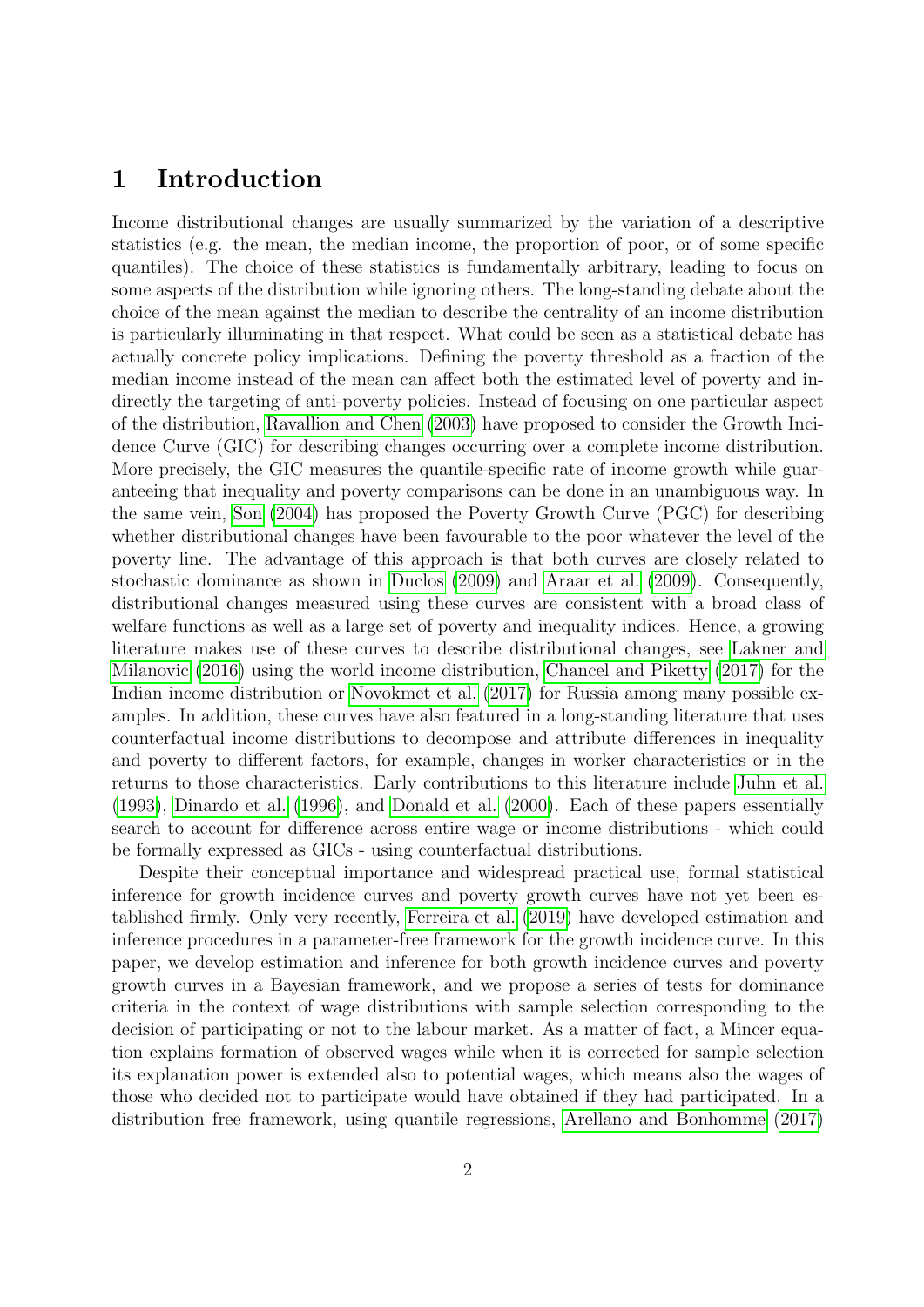found that correcting for selection strongly affect UK male wage distribution in the lower quantiles corresponding to the exclusion of low-skilled males out of the labour market. As the effect was much weaker for females the potential wage gap between males and females was much reduced over the period 1978-2000. In the present paper, we shall investigate how sample selection affect distributional changes by means of GIC and PGC in East Germany after reunification.

Although a parameter-free approach has the advantage of requiring no assumption on the structural relationship between income and its covariates, the advantages of a Bayesian approach are manifold. First, statistical tests can be performed directly once inference is obtained. Second, in a distribution-free approach like in [Ferreira et al.](#page-24-4) [\(2019\)](#page-24-4), estimated quantile functions - on which the GIC are based - experience a large local variability with usual sample sizes leading to an important uncertainty in both ends. This is a serious drawback when studying poverty and inequality. Parametric Bayesian inference overcomes these difficulties by imposing a structure on the data; parametric models compensate for the scarcity of observations and leads naturally to smooth GIC and PGC. While a distributionfree approach does not make any assumption about the shape of the income distribution, a parametric Bayesian approach relies on a particular representation of the income distribution. Therefore, by considering that the income distribution can be represented by a parametric distribution, we can take advantage of the parametric structure to increase accuracy and precision for inference and tests. Finally, because we have an underlying regression model, we can decompose changes in inequality and attribute these changes to specific factors. In this attempt, we augment the standard log-linear model of wage formation introduced by [Mincer](#page-25-5) [\(1974\)](#page-25-5) to allow for sample selection and decision to participate to the labour market. In doing so, we assume that the wage distribution follows a conditional log-normal process with conditional heteroskedasticity. This approach has the advantage, that using a well recognized model of wage formation, we obtain realistic parametric analytical expressions for the GIC and PGC. Then, we can test numerous hypotheses regarding distributional changes. For instance, we can test if distributional changes have been welfare improving in terms of stochastic dominance, if distributional changes have been relatively pro-poor, if every quantile has benefited equally from growth and, if distributional changes occurring in a specific group are preferred to those occurring in another group.

We illustrate our method to estimate the effect of an exogenous exposure to Western TV broadcasts in former German Democratic Republic (GDR) on wage inequality after the reunification. Indeed, by affecting social aspirations, Western TV might have affected behaviours on the labour market and, in fine, the evolution of wage inequality. Using the GSOEP, we find evidences that television had significantly increased wage inequality among males while it has significantly affected female labour participation and led the less productive females to drop out from the market, compensating thus a large increase in wage inequality among females.

The paper is organized as follows. In the next section, we present the growth incidence and poverty growth curves and their relationship with the quantile function, the Lorenz curve and stochastic dominance which allows to characterize distributional changes with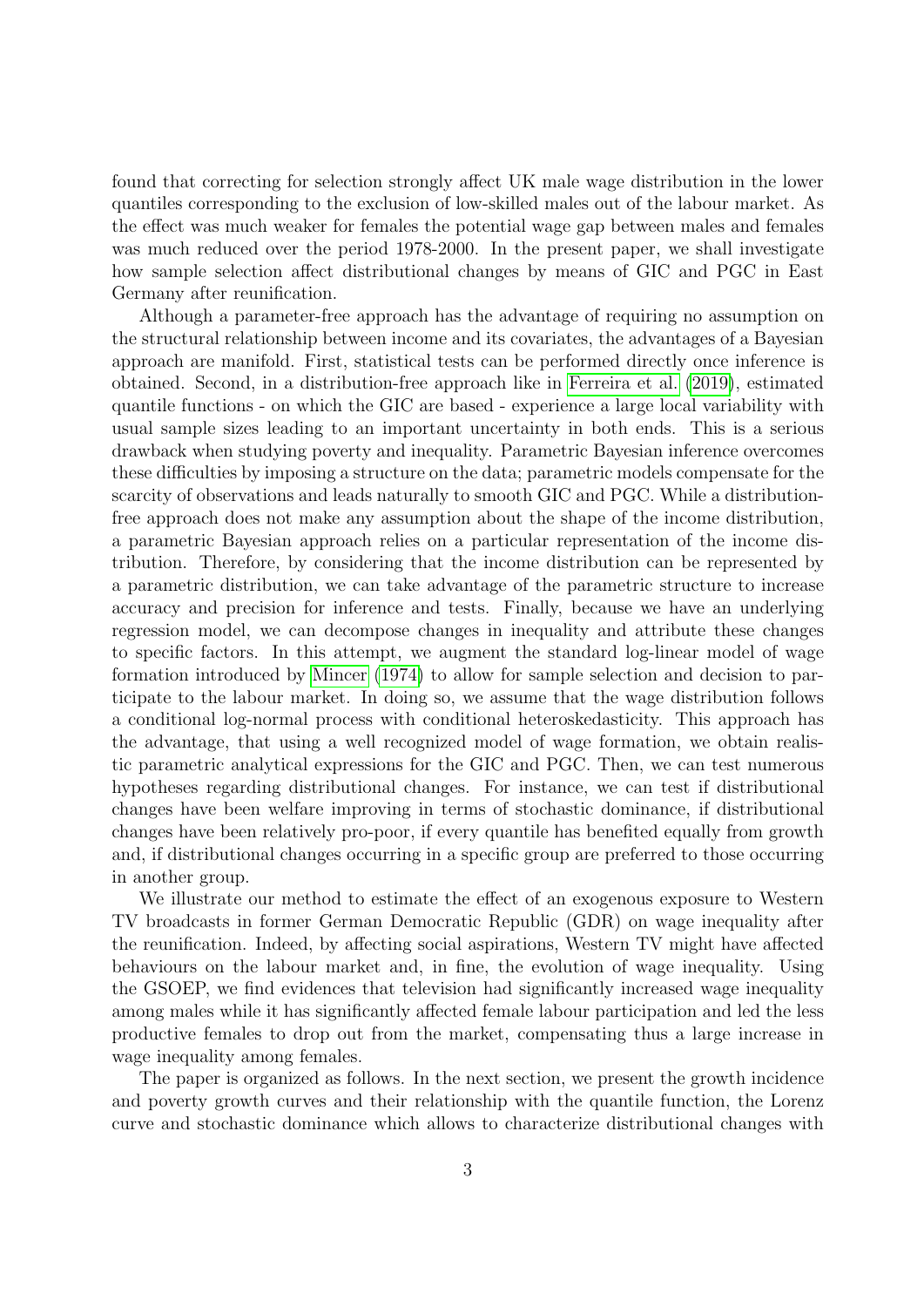respect to a broad class of ethical judgements. In the third section, we derive a parametric model for wage formation with sample selection. We derive the corresponding GIC and PGC and detail the impact of sample selection on distributional changes. In a fourth section, we provide Bayesian inference for the GIC and PGC using a MCMC algorithm for the selection equation and for the conditional wage equation with heterogeneity. We propose a set of tests for characterizing distributional changes. The empirical application is presented in the fifth section. The last section concludes. Some empirical details are regrouped in an Appendix.

### 2 Distributional changes and stochastic dominance

The analysis of distributional changes is closely related to the quantile function [\(Ravallion](#page-25-0) [and Chen 2003\)](#page-25-0) and to the Lorenz curve [\(Son 2004\)](#page-25-1). In this section, we provide a simple derivation of the GIC and PGC. We show how these functions are related to stochastic dominance and we characterize distributional changes with respect to a broad class of ethical judgements.

#### 2.1 Quantile functions and Lorenz curves

Let Y be a continuous random variable (e.g. income, consumption, wage) with cumulative distribution function (cdf)  $F(y)$ , probability density function (pdf)  $f(y)$ , with support contained on the non-negative real line. The quantile function is defined as the inverse of the cumulative distribution function  $Q(p) = F^{-1}(y)$ , a first step to introduce the Lorenz curve following [Gastwirth](#page-24-5) [\(1971\)](#page-24-5):

<span id="page-4-1"></span>
$$
L(p) = \frac{1}{\bar{y}} \int_0^p Q(t) dt,
$$
\n<sup>(1)</sup>

from which we have another relation between the quantile function and the Lorenz curve with:

<span id="page-4-0"></span>
$$
Q(p) = \bar{y}L'(p),\tag{2}
$$

In those expressions,  $\bar{y}$  is the mean income expressed as:

<span id="page-4-2"></span>
$$
\bar{y} = \int_0^\infty y f(y) \, dy = \int_0^1 Q(p) \, dp. \tag{3}
$$

Because welfare depends both on the level of income and on its distribution, [Shorrocks](#page-25-6) [\(1983\)](#page-25-6) introduced the generalized Lorenz curve, which is simply the Lorenz curve multiplied by the mean income  $\bar{y}$ :

$$
GL(p) = \int_0^p Q(t) dt = \bar{y}L(p).
$$

Numerous inequality and poverty measures (among others, the Gini coefficient, the [Foster](#page-24-6) [et al.](#page-24-6) [\(1984\)](#page-24-6)'s indices and the cumulative poverty gap curve) rely on the quantile function, and thus, can be derived from the Lorenz curve and the generalized Lorenz curve (see e.g. [Foster and Shorrocks 1988](#page-24-7) or [Davidson and Duclos 2000\)](#page-24-8).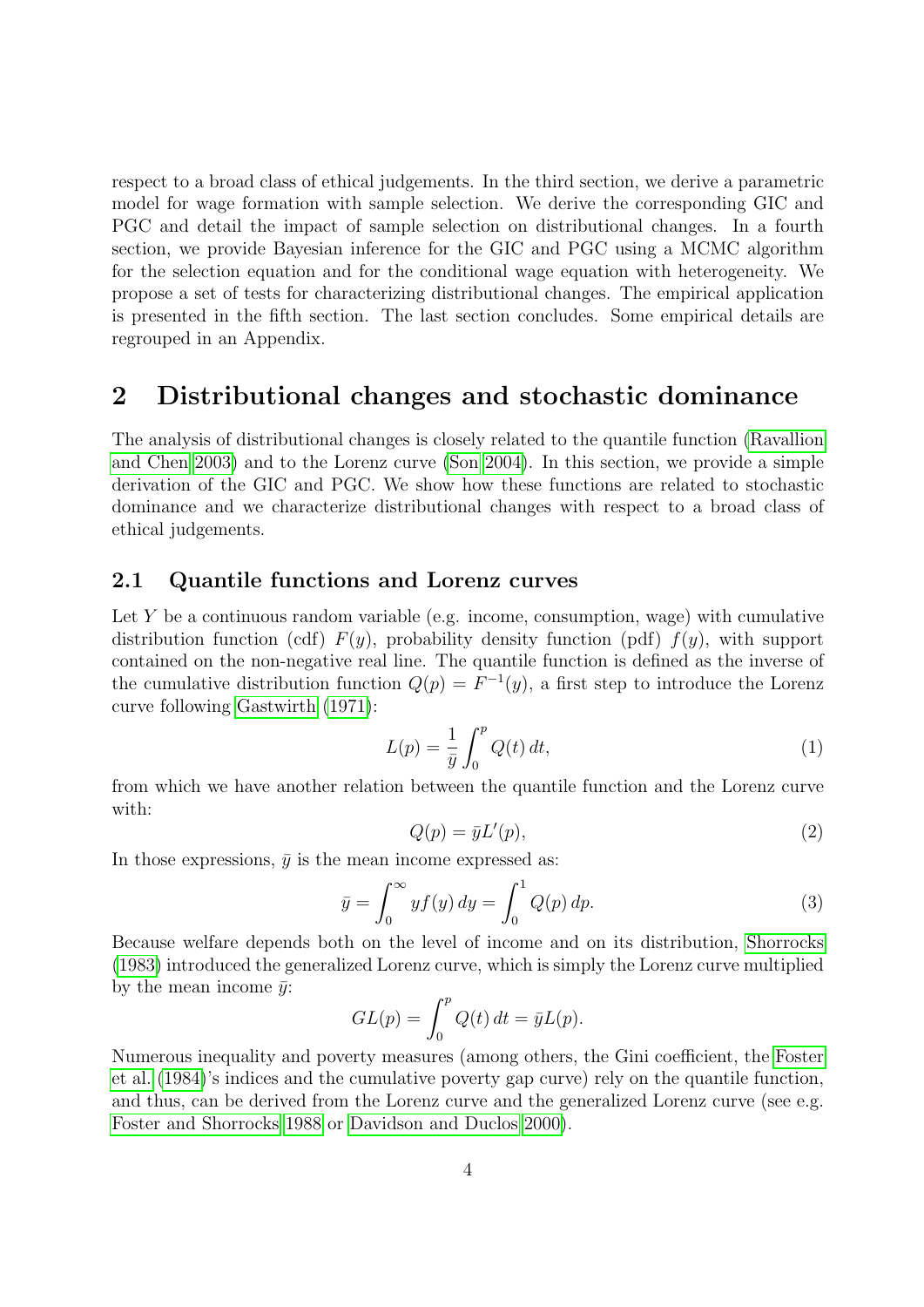#### 2.2 Distributional changes

Let us now consider two dates  $t - 1$  and t and the corresponding income cumulative distributions  $F_{t-1}(y)$  and  $F_t(y)$ . The growth incidence curve (GIC) of [Ravallion and Chen](#page-25-0)  $(2003)$  measures the growth rate of the *p*-quantile for every *p*. It can be derived by taking logs and first differences in [\(2\)](#page-4-0):

<span id="page-5-1"></span>
$$
g_t(p) = \gamma_t + \Delta \log L'_t(p) = \Delta \log GL'_t(p),\tag{4}
$$

where  $\gamma_t = \Delta \log(\bar{y}_t)$  is the average growth rate. Thus the growth incidence curve corresponds either to the variation of the first derivative of the generalized Lorenz curve or to the average growth rate plus the variation of the first order derivative of the Lorenz curve. Graphically, the GIC associates the growth rate of income to a proportion  $p$  of individuals ordered by increasing base-year income. Thus, if inequality does not change then  $g_t(p) = \gamma_t$ for all p, and we can say that the p-quantile increases (decreases) if  $g_t(p) > 0$   $(g_t(p) < 0)$ . Observe that computing the GIC requires only cross-sectional data at two different dates instead of longitudinal data. By doing so, we consider only the shapes of the distribution and not individuals destinies per se. This is why the GIC curve is sometimes referred as being anonymous.

An alternative approach for assessing distributional changes has been proposed by [Son](#page-25-1) [\(2004\)](#page-25-1) who introduces the Poverty Growth Curve (PGC). The initial question of [Son](#page-25-1) [\(2004\)](#page-25-1) was to determine whether the mean income of the lower quantiles (corresponding to the poor) is growing faster than the mean income of the other quantiles. The poverty growth curve is thus defined as the variation in percentage of the average income of the bottom  $p\%$  of the population and corresponds to  $\Delta \log(\bar{y}_p)$ , where  $\bar{y}_p$  is the average income of the bottom  $p\%$ . Using [\(1\)](#page-4-1) and [\(3\)](#page-4-2), the Lorenz curve can be written as:

$$
L(p) = \frac{\int_0^p Q(t) \, dt}{\int_0^1 Q(t) \, dt} = \frac{p \bar{y}_p}{\bar{y}}.
$$

Taking logs, first differences and rearranging the terms, the poverty growth curve of [Son](#page-25-1) [\(2004\)](#page-25-1) corresponds to:

<span id="page-5-0"></span>
$$
G_t(p) = \Delta \log \bar{y}_p = \gamma_t + \Delta \log L(p) = \Delta \log GL(p). \tag{5}
$$

Equation [\(5\)](#page-5-0) shows that  $G_t(p)$  results from the sum of the variation in overall income growth and the variation of inequality.

#### 2.3 Relation to stochastic dominance

Because GIC and PGC are directly related to the quantile function and the generalized Lorenz curve, there is a direct link between GIC, PGC and stochastic dominance. Let us consider an income distribution observed between two periods  $y_{t-1}$ ,  $y_t$  with a growth rate  $\gamma_t$  and a common poverty line z. First-order stochastic dominance of  $y_t$  over  $y_{t-1}$  up to poverty line z implies that  $F(y_t) \leq F(y_{t-1})$  for all  $y \leq z$ . Since first-order stochastic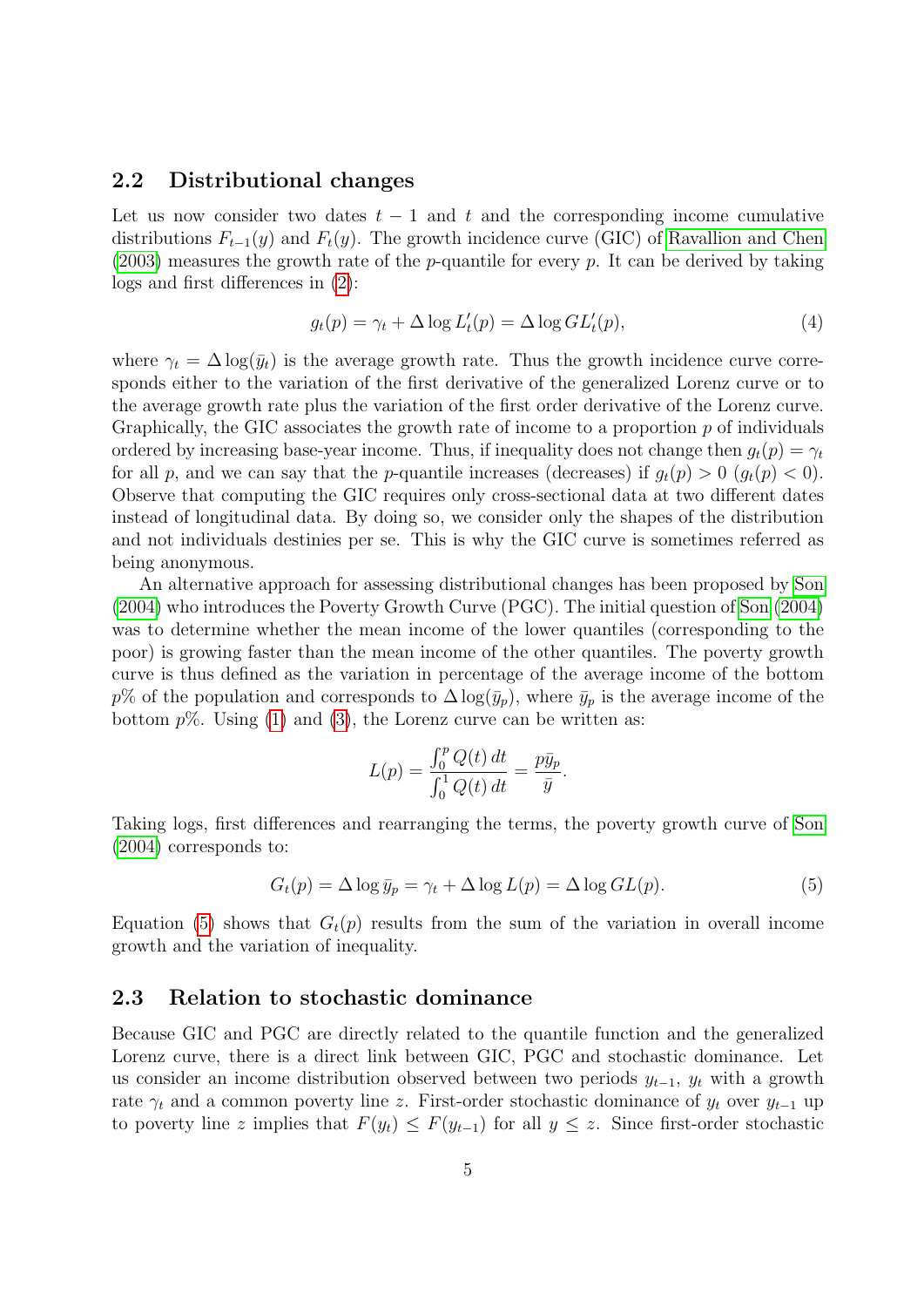dominance is essentially a comparison of cumulative distributions, quantile functions are related to stochastic dominance as well, this is the p-approach to dominance developed in [Davidson and Duclos](#page-24-8) [\(2000\)](#page-24-8). Thus, first-order stochastic dominance of  $y_t$  over  $y_{t-1}$  implies that  $F^{-1}(y_t) \ge F^{-1}(y_{t-1})$  for all  $y \le z$ , or in other terms that  $Q_t(p) \ge Q_{t-1}(p)$  for all  $p < q$ where  $q = \max_p(p|z - Q_t(p) \ge 0)$ . It follows directly from equation [\(4\)](#page-5-1) that the condition of first-order stochastic dominance of  $y_t$  over  $y_{t-1}$  is equivalent to:

$$
g_t(p) > 0, \quad \forall p \in [0, q].
$$

Therefore, first-order stochastic dominance of the second period over the first period is verified if and only if the growth incidence curve is positive for every quantile up to q. In terms of poverty, this means that the proportion of individuals below the poverty line (the headcount ratio) is always greater in  $F(y_{t-1})$  than in  $F(y_t)$ , for any poverty line lower than z. More generally, this can be regarded as an ordering for all indices from any nondecreasing social welfare function for which the headcount ratio is a special case [\(Davidson](#page-24-8) [and Duclos 2000\)](#page-24-8).

If the growth incidence curve is negative for some values of  $p$ , then we cannot conclude unambiguously about whether distributional changes have been welfare-improving or not. In such a case, one has to impose more normative conditions by considering stochastic dominance at the second order to obtain a possibly complete ordering. Because generalized Lorenz dominance is strictly equivalent to second-order stochastic dominance [\(Atkinson](#page-23-2) [1987,](#page-23-2) [Foster and Shorrocks 1988\)](#page-24-7), it follows directly from equation [\(5\)](#page-5-0) that second-order stochastic dominance of  $y_t$  over  $y_{t-1}$  is equivalent to:

$$
G_t(p) > 0, \quad \forall p \in [0, q[.
$$

Therefore, second-order stochastic dominance of the second period over the first period is verified if and only if the poverty growth curve is positive for every quantile up to  $q$ . This can be regarded as an ordering for all indices from any non-decreasing concave social welfare function. In terms of inequality, this means that the mean income of the  $p\%$  of the population is no smaller in  $y_t$  than in  $y_{t-1}$ , and for some p this mean income is greater. In terms of poverty, this is equivalent to say that all indices built on relative poverty gaps in  $y_{t-1}$  are always greater than in  $y_t$ , for any poverty line lower than z [\(Davidson and Duclos](#page-24-8) [2000\)](#page-24-8).

[Duclos](#page-24-0) [\(2009\)](#page-24-0) and [Araar et al.](#page-23-0) [\(2009\)](#page-23-0) go a step further on and state that growth is relatively pro-poor if:

$$
g_t(p) > \gamma_t, \quad \forall p \in [0, q].
$$

This condition is verified if the quantiles of the poor increase at a pace greater than the average growth. Taking into account inequality among the poor, we can test whether:

$$
G_t(p) > \gamma_t, \quad \forall p \in [0, q[.
$$

As  $G_t(p)$  can be decomposed between growth and variation in inequality, we can further qualify a distributional change. If  $\Delta \log L(p) < 0$ , which means an overall reduction of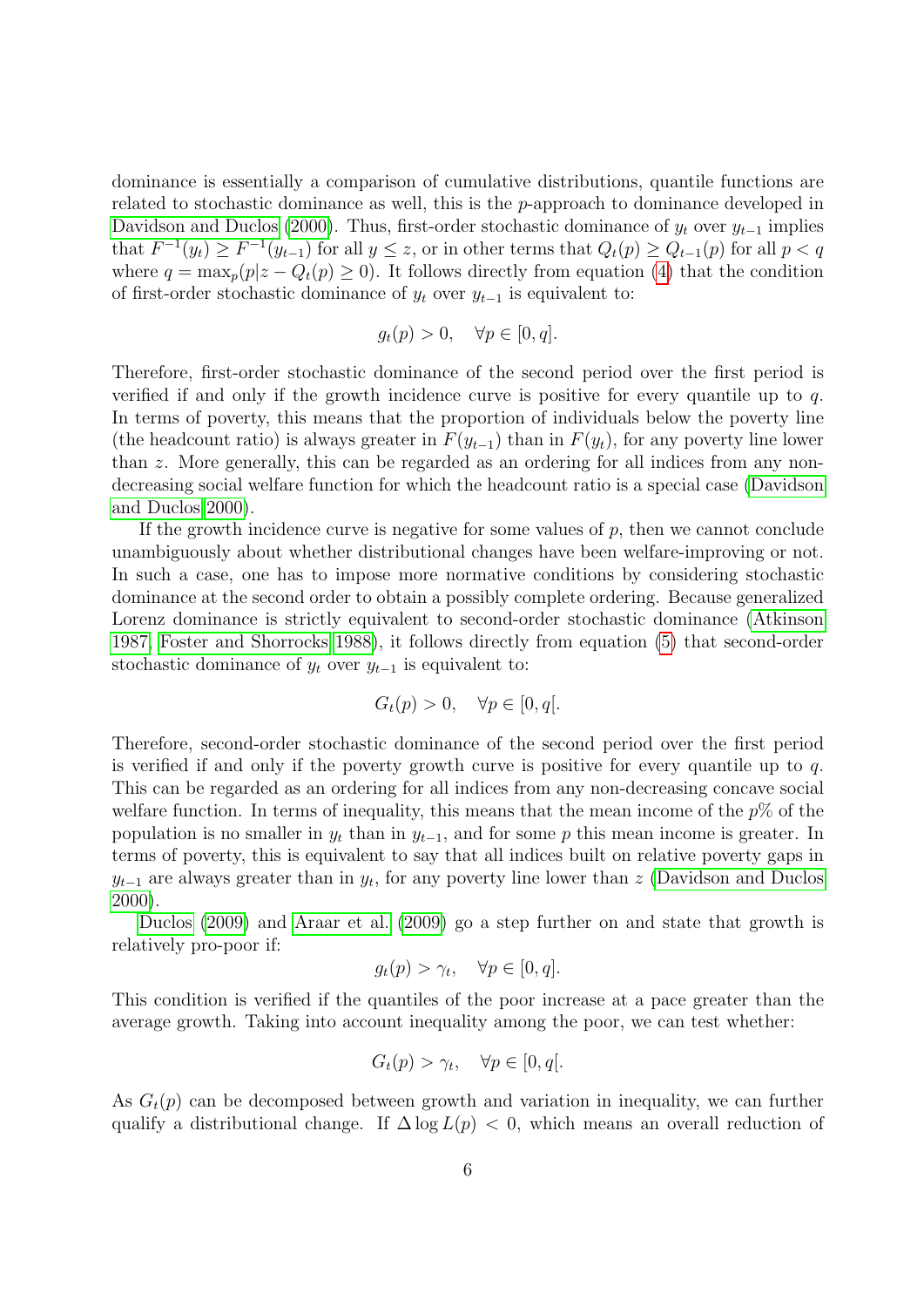inequality, then  $G_t(p) > \gamma_t$  for all p. In this case, growth is said to be pro-poor wherein both poverty and inequality are reduced. If  $0 < G_t(p) < \gamma_t$  for all p, then growth reduces poverty but is accompanied by an increase in inequality. This is sometimes called a trickledown growth wherein growth reduces poverty but the poor receive proportionally less benefits than the non-poor. Last, if  $G_t(p) < 0$  for all p and  $\gamma_t > 0$ , then we have an immiserizing growth where growth increases poverty.

### 3 A parametric model for the labour market

Observed wages has been traditionally explained by a simple [Mincer](#page-25-5) [\(1974\)](#page-25-5) equation. However, the decision to participate to the labour market is generally not random leading to potential large differences between observed and potential wages, potential wages corresponding to the wages that all individuals (participants and non-participants) would have obtained if they had participated. The model we consider is essentially a Type 2 Tobit model of [Amemiya](#page-23-3) [\(1985,](#page-23-3) p. 385) for which we derive the corresponding GIC and PGC. Equipped with this model, we have the necessary tool to examine the impact of Western television on the evolution of wages in the empirical application.

#### 3.1 Reservation wage and sample selection

Economists usually view non-participation as a rational choice arising from a maximizingutility framework. In this sense, individuals decide not to participate to the labour market when the utility provided by their reservation wage is higher than the utility gained by accepting their potential market wage. In this case, we observe a zero wage. We thus assume that the decision to participate follows the random utility model and that the underlying difference in utility between the offered wage and the reservation wage is determined by:

<span id="page-7-0"></span>
$$
P_i^* = z_i' \zeta + v_i \qquad v_i \sim N(0, 1). \tag{6}
$$

Depending if the utility of participating  $P_i^*$  is positive, or negative, the observed wage is equal to:

$$
y_i = \begin{cases} y_i^* & \text{if } P_i^* > 0, \\ 0 & \text{if } P_i^* \le 0. \end{cases}
$$
 (7)

where the potential log wage is given by:

$$
\log(y_i^*) = x_i'\beta + u_i. \tag{8}
$$

We thus observe  $P = 1$  when  $y_i > 0$  and  $P = 0$  when  $y_i = 0$ . We have two Gaussian random terms,  $u$  and  $v$  which are expected to be correlated. Hence, we can express this problem as a bivariate normal distribution with correlated error terms:

$$
\begin{pmatrix} v_i \\ u_i \end{pmatrix} \sim \mathcal{N} \left( \begin{pmatrix} 0 \\ 0 \end{pmatrix}, \begin{bmatrix} 1 & \rho \sigma \\ \rho \sigma & \sigma^2 \end{bmatrix} \right). \tag{9}
$$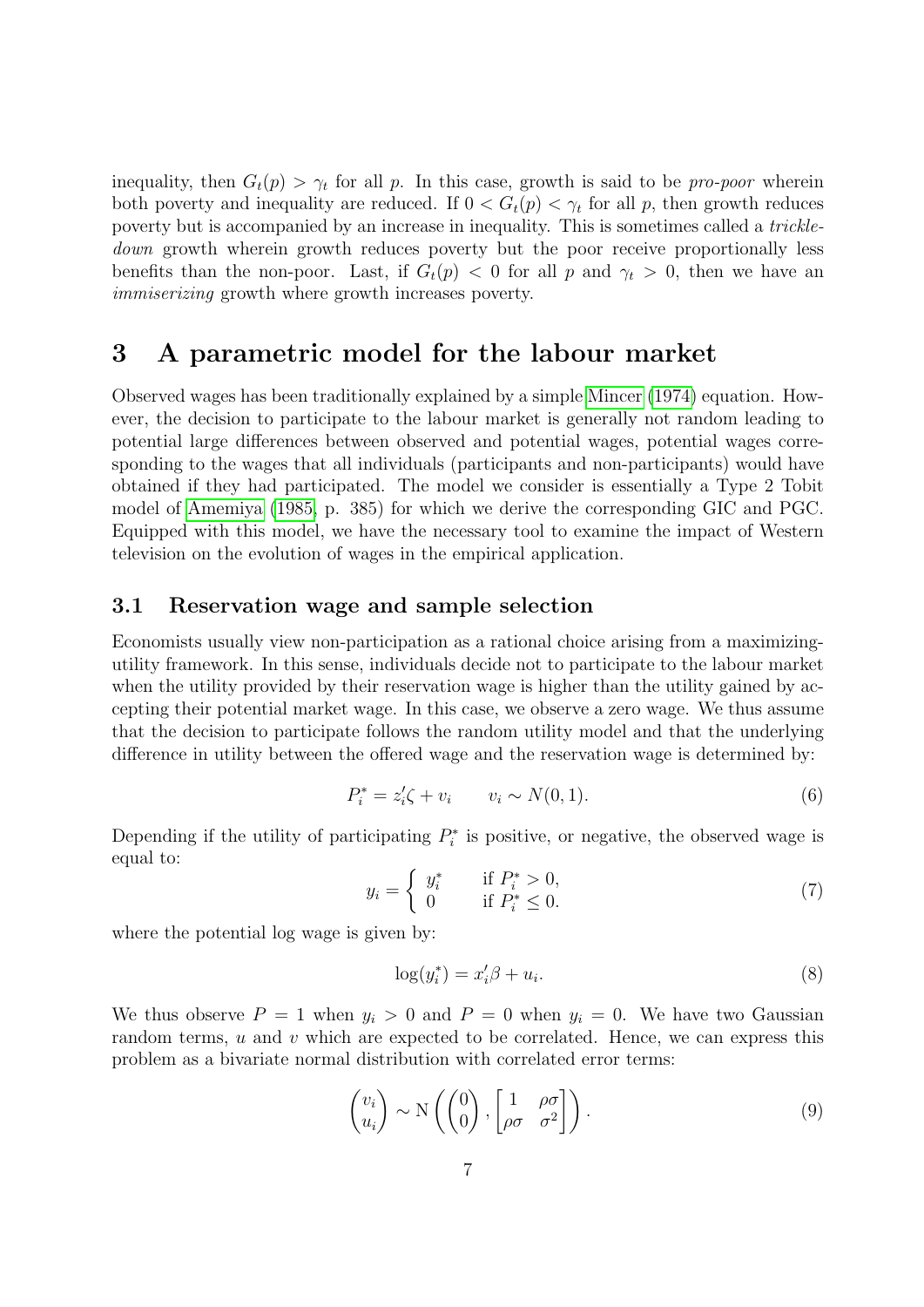Therefore, for the subsample with a positive wage, this introduces a sample selection bias wherein the sample is not representative of the population, the conditional expectation of  $log(y^*)$  being given by:

$$
E(\log(y_i^*)|x_i, P_{it}^* > 0) = x_i'\beta + E(u_i|v_i > -z_i'\zeta).
$$
\n(10)

Knowing that  $v$  and  $u$  have a bivariate normal distribution, the conditional expectation of the error term is:

$$
E(u_i|v_i > -z'_i\zeta) = \rho\sigma \frac{\phi(-z'_i\zeta)}{1 - \Phi(-z'_i\zeta)},\tag{11}
$$

where  $\phi(.)$  and  $\Phi(.)$  denote, respectively, the pdf and cdf of the standard normal. By symmetry of the normal distribution, we recover the well-known inverse Mills ratio  $\lambda(.)$ :

$$
\lambda_i = \frac{\phi(-z_i'\zeta)}{1 - \Phi(-z_i'\zeta)} = \frac{\phi(z_i'\zeta)}{\Phi(z_i'\zeta)}.
$$
\n(12)

Then, the conditional expectation of  $log(y^*)$  can be written as:

$$
E(\log(y_i^*)|x_i, P_{it}^* > 0) = x_i'\beta + \rho\sigma\lambda_i,
$$
\n(13)

leading to the regression equation:

<span id="page-8-0"></span>
$$
\log(y_i) = x_i' \beta + \lambda_i \beta_\lambda + \epsilon_i. \tag{14}
$$

In this regression the error term  $\epsilon_i$  has a non-constant variance with:

$$
Var(\epsilon_i) = \sigma^2 - \left[ z_i' \zeta \lambda_i + \lambda_i^2 \right] \beta_\lambda^2. \tag{15}
$$

As  $Var(\epsilon_i)$  is a function of  $z_i$ , we have a case of functional heteroskedasticity arising from sample selection which is fairly constrained. However, heteroskedasticity could occur even in the absence of sample selection (i.e. when  $\rho = 0$ ) just because Var( $\epsilon_i$ ) could, for various practical reasons, depend on  $z_i$ . Thus, we consider a general form of functional heteroskedasticty:

$$
\sigma_i^2 = \sigma^2 h(z_i' \delta + \lambda_i \tau + \lambda_i^2 \psi). \tag{16}
$$

where  $z_i$  represents a set of exogenous variables including  $x_i$ . So that in matrix notation including all the observations  $Z = (X, B)$  and B are the excluded covariates. B may measure the opportunity cost of participating to the labour market. In the empirical application we shall use the household income and other replacement incomes. These variables are required for identification. Remark that we can easily test for selectivity bias by testing if  $\beta_{\lambda}$  is significantly different from zero in the regression equation [\(14\)](#page-8-0).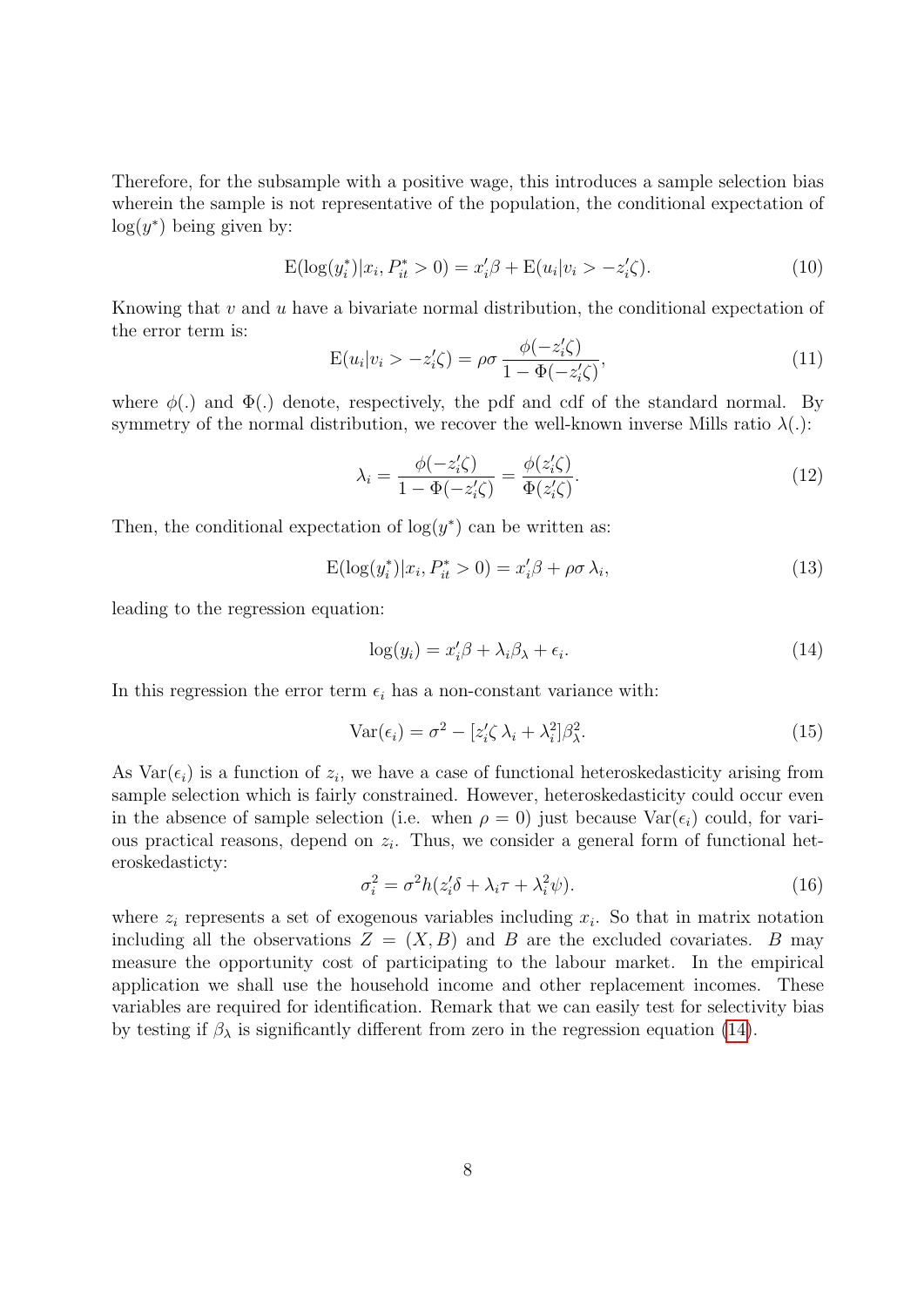#### 3.2 Corresponding GIC and PGC

Because we are in a conditional log-normal framework, we can derive easily analytical expressions for the GIC and PGC. In the usual log-normal process, the two parameters  $\mu$ and  $\sigma^2$  are fixed, leading to  $\exp(\mu + \sigma^2/2)$  for the mean,  $\exp(\mu + \sigma \Phi^{-1})$  for the quantile function and  $\Phi(\Phi^{-1}(p) - \sigma)$  for the Lorenz curve. In our conditional model, both  $\mu$  and  $\sigma$ are function of covariates. Thus, the conditional mean of  $y|y > 0$  becomes:

$$
E(y|z_i) = \exp(x_i'\beta + \lambda_i\beta_\lambda + \sigma^2 h(z_i'\delta + \lambda_i\tau + \lambda_i^2\psi)/2). \tag{17}
$$

The conditional quantile function is found to be:

<span id="page-9-1"></span>
$$
Q(p|z_i) = \exp(x_i'\beta + \lambda_i\beta_\lambda + \sigma\sqrt{h(z_i'\delta + \lambda_i\tau + \lambda_i^2\psi)}\Phi^{-1}(p)),\tag{18}
$$

while the conditional Lorenz curve is:

$$
L(p|z_i) = \Phi(\Phi^{-1}(p) - \sigma \sqrt{h(z_i'\delta + \lambda_i \tau + \lambda_i^2 \psi)}).
$$

In all these expressions, we have conditioned on z only because x is included in z. If we now consider two periods,  $t-1$  and t, using equations [\(4\)](#page-5-1) and [\(5\)](#page-5-0), we can get the GIC and the PGC for two periods of time:

<span id="page-9-0"></span>
$$
g_t(p|z_i) = x'_i \beta_t + \lambda_i \beta_{\lambda t} + \sigma_t \sqrt{h(z'_i \delta_t + \lambda_i \tau_t + \lambda_i^2 \psi_t)} \Phi^{-1}(p)
$$
  

$$
- \left( x'_i \beta_{t-1} + \lambda_i \beta_{\lambda t-1} + \sigma_{t-1} \sqrt{h(z'_i \delta_{t-1}) + \lambda_i \tau_{t-1} + \lambda_i^2 \psi_{t-1}} \Phi^{-1}(p) \right), \quad (19)
$$
  

$$
G_t(p|z_i) = x'_i \beta_t + \lambda_i \beta_{\lambda t} + \sigma_t^2 h(z'_i \delta_t + \lambda_i \tau_t + \lambda_i^2 \psi_t)/2
$$
  

$$
- (x'_i \beta_{t-1} + \lambda_i \beta_{\lambda t-1} + \sigma_{t-1}^2 h(z'_i \delta_{t-1} + \lambda_i \tau_{t-1} + \lambda_i^2 \psi_{t-1})/2)
$$

$$
+ \log \left( \frac{\Phi(\Phi^{-1}(p) - \sigma_t \sqrt{h(z_i^{\prime} \delta_t + \lambda_i \tau_t + \lambda_i^2 \psi_t)})}{\Phi(\Phi^{-1}(p) - \sigma_{t-1} \sqrt{h(z_i^{\prime} \delta_{t-1} + \lambda_i \tau_{t-1} + \lambda_i^2 \psi_{t-1})})} \right). \tag{20}
$$

The height of these curves is determined by the average wage growth rate while their slope is essentially a function of the difference between the two skedastic functions. Particularly, the slope is positive if inequality has increased and negative if it has decreased.

#### <span id="page-9-2"></span>3.3 The impact of sample selection on distributional changes

Because both curves given in  $(19)$  and  $(20)$  are conditional on the distributions of x and z, estimation of these curves requires to select particular values for  $x_i$  and  $z_i$ . In order to get posterior draws for a single curve, we have to integrate out  $z$  (knowing that  $x$  is included in z) with respect to its empirical distribution. Let us take the example of  $g_t(p)$ (the approach is similar for  $G_t(p)$ ). Then, we have:

$$
g_t(p|\theta) = \int \log Q_t(p|z_i, \theta) f_t(z) dz - \int \log Q_{t-1}(p|z_i, \theta) f_{t-1}(z) dz.
$$
 (21)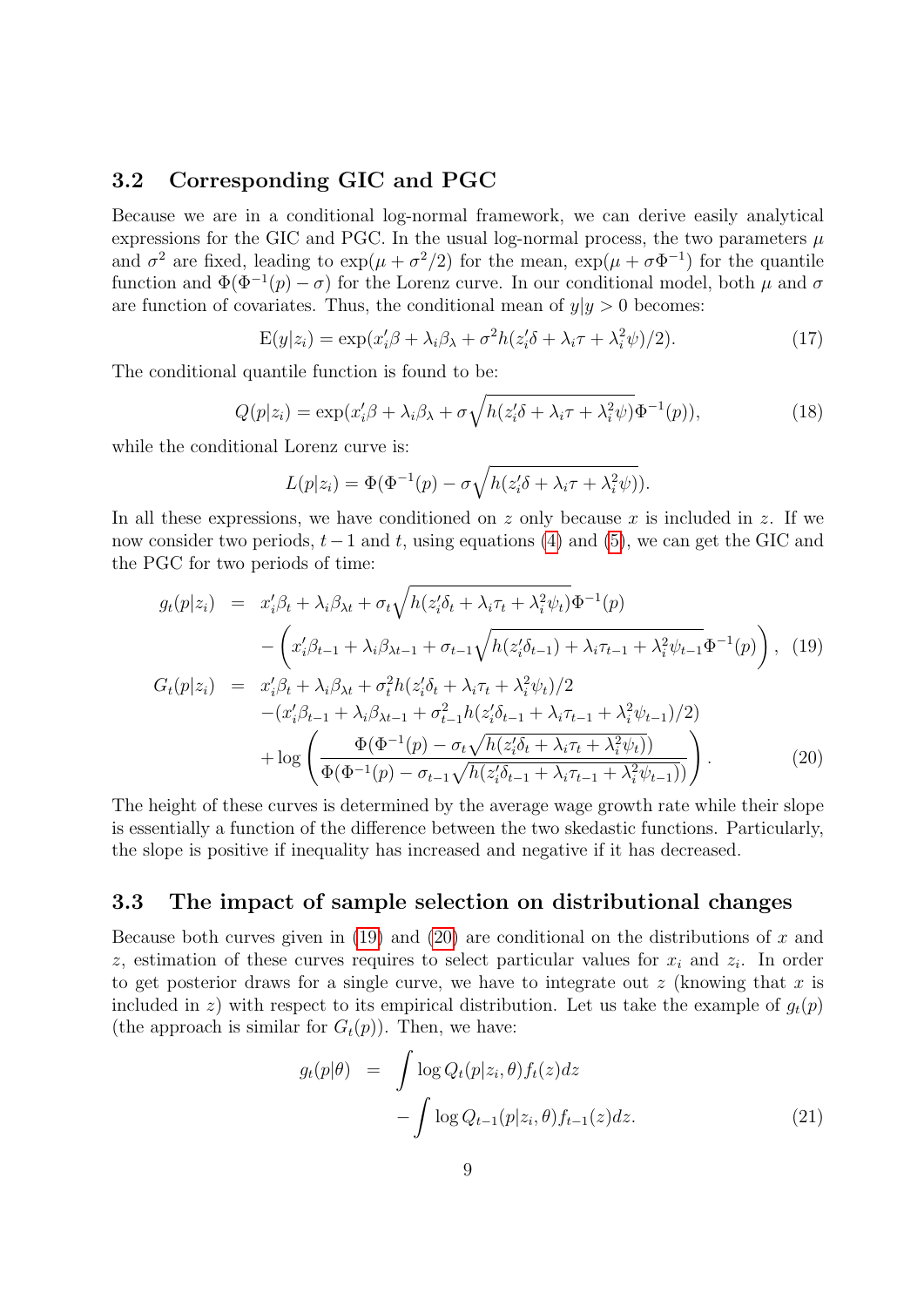From [\(18\)](#page-9-1), the log quantile is partly a linear function of z, so integration means that  $g_t(p|\theta)$ can be evaluated at the sample mean of  $z$ . This is wrong for the non-linearities arising from heteroskedasticity and sample selection. However, we can think that the approximation is not severe. Then, we can estimate distributional changes among participants to the labour market by evaluating the GIC and PGC at the average value of z for the sample of participants for who  $y_i > 0$  or alternatively for who  $\Phi(-z_i^{\prime\bar{\zeta}}) > 0.50$ . In contrast, we can estimate distributional changes for potential wages of the whole population (including participants and non-participants) by evaluating the GIC and PGC at the average value of z for the whole sample. The difference between both estimates provides the impact of sample selection on distributional changes. In the same vein, we can easily estimate counterfactual distributional changes by predicting GIC and PGC when varying  $z$ , other things being equal.

## 4 Bayesian inference for GIC and PGC

Inference is conducted in two separate steps. We first conduct inference for the selection equation which relies essentially on a Gibbs sampler following [Koop](#page-25-7) [\(2003,](#page-25-7) pages 214-216), but a Metropolis-Hastings algorithm would also be possible, see e.g. [Marin and Robert](#page-25-8) [\(2007\)](#page-25-8). Then, knowing the posterior draws of  $\zeta$ , we compute the inverse Mills ratio  $\lambda(z_i^{\prime}\zeta)$ . Conditionally on this value, we can conduct inference on the heteroskedastic model in a second step, which requires a Metropolis algorithm for the parameters of the skedastic function  $\delta$ . Having obtained m posterior draws of the model parameters, we can easily transform these draws into draws of both GIC and PGC using [\(19\)](#page-9-0) and [\(20\)](#page-9-0) and then test several dominance hypotheses.

#### 4.1 The marginal selection model

Bayesian inference for the probit model was first proposed by [Albert and Chib](#page-23-4) [\(1993\)](#page-23-4) using a Gibbs sampler. Following equation  $(6)$ , if the latent variable  $P_i^*$  were known, this model would be a linear regression model with unit variance. Under a non-informative prior, the posterior density of  $\zeta$  conditionally on the latent  $P^*$  and the observed P is a simple Gaussian density with:

$$
\zeta|P^*, P \sim \mathcal{N}(\hat{\zeta}, (Z'Z)^{-1}),
$$

with  $\hat{\zeta} = (Z'Z)^{-1}Z'P^*$ . The posterior distribution of  $P^*$ , conditionally on  $\zeta$  and P is a truncated normal with:

$$
P_i^* \sim \text{TN}(z_i'\zeta, 1),
$$

which is truncated at zero by the left if  $P_i = 1$  or by the right if  $P_i = 0$ . A Gibbs sampler is devised by simulating alternatively  $P^*$  and  $\zeta$  as detailed in Algorithm [1.](#page-11-0)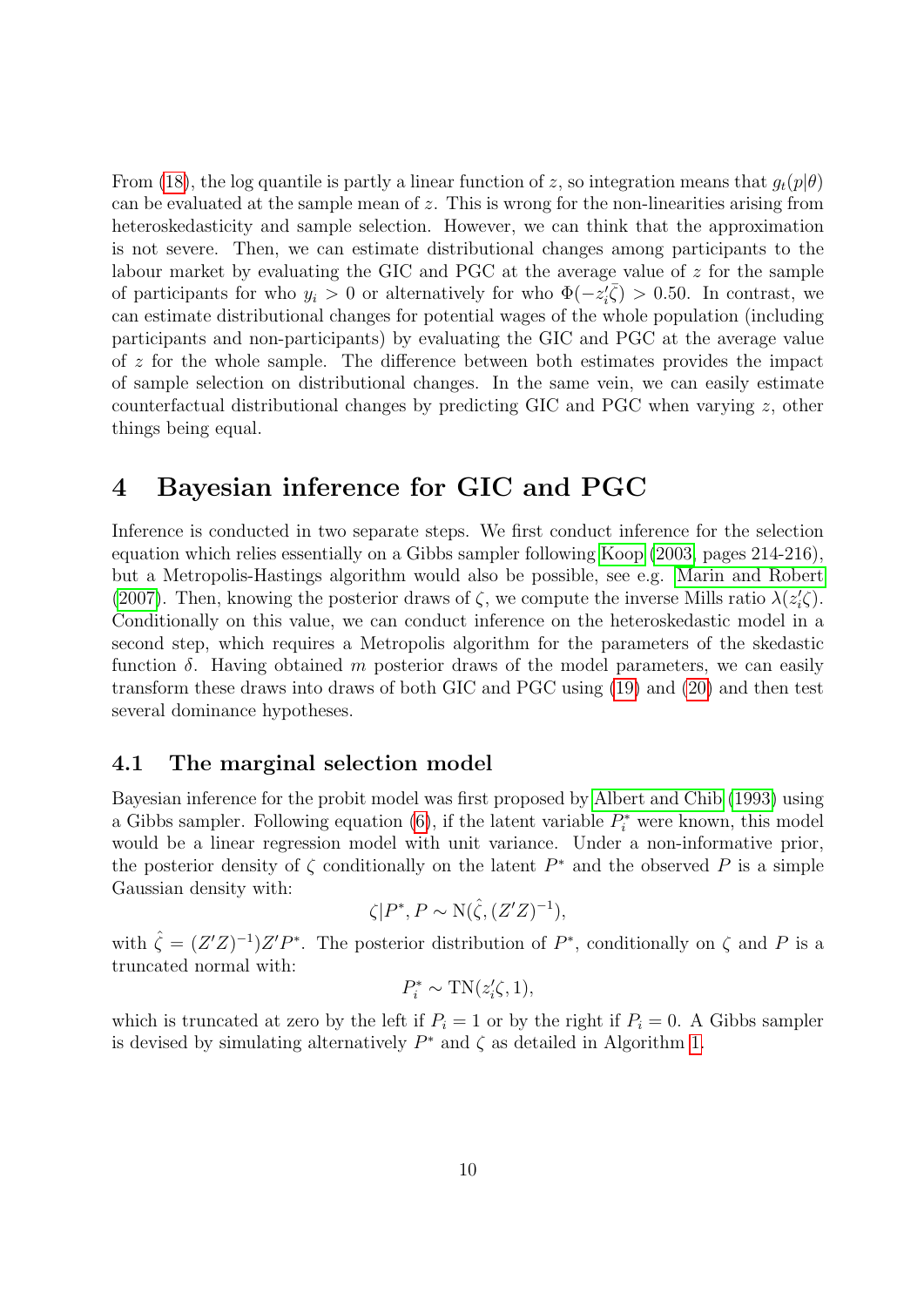Algorithm 1 Gibbs sampler for the selection model

<span id="page-11-0"></span>Initialize  $\zeta^{(0)}$ for  $j = 1$  to m do Generate  $P^{(j)*} \sim TN(Z\zeta^{(j-1)}, 1)$ Generate  $\zeta^{(j)} \sim N((Z'Z)^{-1})Z'P^{(j)*}, (Z'Z)^{-1})$ Compute  $\lambda^{(j)} = \phi(Z\zeta^{(j)})/\Phi(Z\zeta^{(j)})$ Store  $\zeta^{(j)}$  and  $\lambda^{(j)}$ end for

A Maximum likelihood estimator serves at initializing the chain with  $\zeta^{(0)}$ . Inference for the decision to participate is done on all the observations (both positive and zero wages). We then compute the inverse of the Mills ratio (IMR) for positive wages. Therefore, we obtain m draws of the IMR,  $\lambda(\zeta^{(j)})$ , that we note  $\lambda^{(j)}$  for clarity. Inference on the wage equation is then conducted conditionally on  $\lambda^{(j)}$ , that will be integrated out within a MCMC loop.

#### 4.2 The conditional heteroskedastic wage model

After sample selection, we have n positive wages stacked in the vector  $y$ , a matrix of k covariates including a constant term and m draws of the IMR,  $\lambda^{(j)}$ . A second matrix of covariates for modelling heteroskedasticity includes the covariates of the wage equation, the covariates of the selection equation plus  $\lambda^{(j)}$  and  $\lambda^{2(j)}$ . We shall note these matrices of covariates respectively  $X(\lambda^{(j)})$  and  $Z(\lambda^{(j)})$ . Integration of the IMR will be done in the MCMC loop. For the simplicity of notation, we note the matrices of covariates as  $X(\lambda)$ and  $Z(\lambda)$  and work conditionally on  $\lambda$  to detail the main steps of the procedure.

The wage equation is noted in a matrix form:

$$
\log(y) = X(\lambda)'\beta + \epsilon, \qquad \epsilon \sim N(0, \sigma^2 H(\delta|\lambda)).
$$

The  $n \times n$  diagonal matrix H represents the variance-covariance of the error term  $\epsilon$ :

$$
H(\delta|\lambda) = \mathrm{diag}(h(z_1(\lambda)'\delta), \ldots, h(z_n(\lambda)'\delta)).
$$

Because we explicitly model heteroskedasticity, the posterior standard error of  $\beta$  will be correctly evaluated, contrary to the usual two-step regression of Heckman which requires a specific correction [\(Heckman 1979\)](#page-24-9). The likelihood function of y given  $X(\lambda)$  and  $Z(\lambda)$  is:

<span id="page-11-1"></span>
$$
L(y; \beta, \sigma^2, \delta) = \left(\prod_{i=1}^n (y_i)^{-1/2}\right) (2\pi)^{-n/2} \sigma^{-n} |H(\delta|\lambda)|^{-1/2}
$$
  
 
$$
\times \exp{-\frac{1}{2\sigma^2} (\log(y) - X(\lambda)\beta)' H(\delta|\lambda)^{-1} (\log(y) - X(\lambda)\beta)}.
$$

Conditionally on  $\lambda$ , this likelihood function is identical to the one considered in [Bauwens](#page-23-5) [et al.](#page-23-5) [\(1999,](#page-23-5) Chap. 7), [Griffiths](#page-24-10) [\(2001\)](#page-24-10), and [Koop](#page-25-7) [\(2003,](#page-25-7) Chap. 6), except for the Jacobian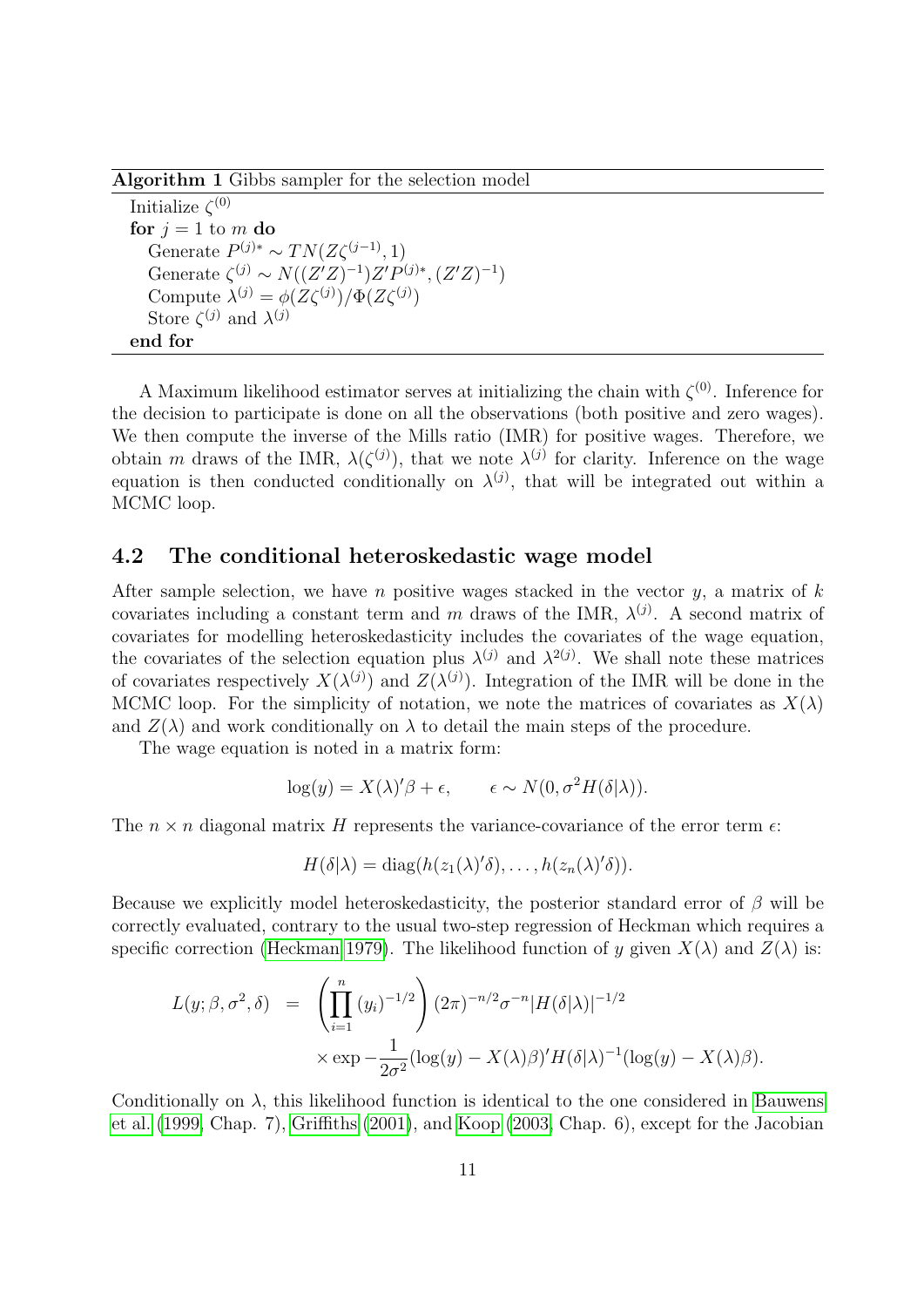of the transform of y into  $\log y$ . We select a non-informative prior on all the parameters as done in [Griffiths](#page-24-10) [\(2001\)](#page-24-10):

$$
\pi(\beta, \sigma^2, \delta) \propto 1/\sigma^2,
$$

so that the posterior density of the parameters is proportional to:

$$
\pi(\beta, \sigma^2, \delta | y, \lambda) \propto \sigma^{-(n+1)} |H(\delta|\lambda)|^{-1/2}
$$
  
 
$$
\exp -\frac{1}{2\sigma^2} \left[ s_*(\delta|\lambda) + (\beta - \beta_*(\delta|\lambda))' M_*(\delta|\lambda) (\beta - \beta_*(\delta|\lambda)) \right], \quad (22)
$$

with:

$$
M_*(\delta|\lambda) = X'(\lambda)H^{-1}(\delta|\lambda)X(\lambda), \tag{23}
$$

$$
\beta_*(\delta|\lambda) = M_*^{-1}(\delta|\lambda)X'(\lambda)H^{-1}(\delta|\lambda)\log(y),\tag{24}
$$

$$
s_*(\delta|\lambda) = (\log(y) - X(\lambda)\beta_*(\delta))' H^{-1}(\delta|\lambda)(\log(y) - X(\lambda)\beta_*(\delta)). \tag{25}
$$

There are several ways of treating this posterior density in  $\beta$ ,  $\sigma$ ,  $\delta$  (conditionally on  $\lambda$ ). [Koop](#page-25-7) [\(2003,](#page-25-7) Chap. 6) derives each conditional density and proposes a Gibbs sampler with a Metropolis step for the conditional distribution of  $\delta$ . [Bauwens et al.](#page-23-5) [\(1999,](#page-23-5) Chap. 7) and [Griffiths](#page-24-10) [\(2001\)](#page-24-10) prefer to note that conditionally on  $\delta$ , we recover the conditional posterior distributions of  $\beta$  and  $\sigma^2$  which are an inverted gamma 2 and a Student noted respectively:<sup>[1](#page-12-0)</sup>

$$
\pi(\sigma^2|\delta,\lambda,y) = f_{i\gamma}(\sigma^2|n,s_*^2(\delta|\lambda)) \tag{26}
$$

$$
\pi(\beta|\delta,\lambda,y) = f_t(\beta|\beta_*(\delta|\lambda), M_*(\delta|\lambda), s_*^2(\delta|\lambda), n). \tag{27}
$$

We can derive the marginal posterior density of  $\delta$  by an analytical integration of [\(22\)](#page-11-1) in β and  $σ<sup>2</sup>$ . The result is immediately deduced as the constant of integration of the above Student times a term which comes from the likelihood function, so that:

<span id="page-12-1"></span>
$$
\pi(\delta|y,\lambda) \propto |H(\delta|\lambda^{(j)})|^{-1/2} s_*(\delta|\lambda^{(j)})^{-(n-k)/2} |M_*(\delta|\lambda^{(j)})|^{-1/2}.
$$
 (28)

Because we should not forget that this density is conditional on  $\lambda$  and that we have already obtained m draws  $\lambda^{(j)}$ , we have conditioned this density on  $\lambda^{(j)}$ , which will be integrated out in the loop of Algorithm [2.](#page-13-0)

The conditional posterior density of  $\delta$  does not belong to a known family. We can draw random numbers from  $\pi(\delta | y, \lambda^{(j)})$  using a Metropolis algorithm and a Gaussian proposal density. The mean and the variance of the proposal density can be approximated by the posterior mode of  $\delta$  and minus the inverse of the second order derivative of the log posterior density at this point, respectively, everything computed at the mean value  $\lambda$  to build the proposal. So we have a unique proposal.

Once we have drawn random numbers from  $\pi(\delta|y,\lambda)$ , it is easy to generate random numbers for  $\beta$  and  $\sigma$ . We have simply to replace  $M_*(\delta|\lambda), \beta_*(\delta|\lambda)$  and  $s_*(\delta|\lambda)$  by  $M_*(\delta^{(j)}|\lambda^{(j)}),$ 

<span id="page-12-0"></span><sup>1</sup>Notations for these two densities are provided in the appendix of [Bauwens et al.](#page-23-5) [\(1999\)](#page-23-5), together with procedures to draw random numbers from them.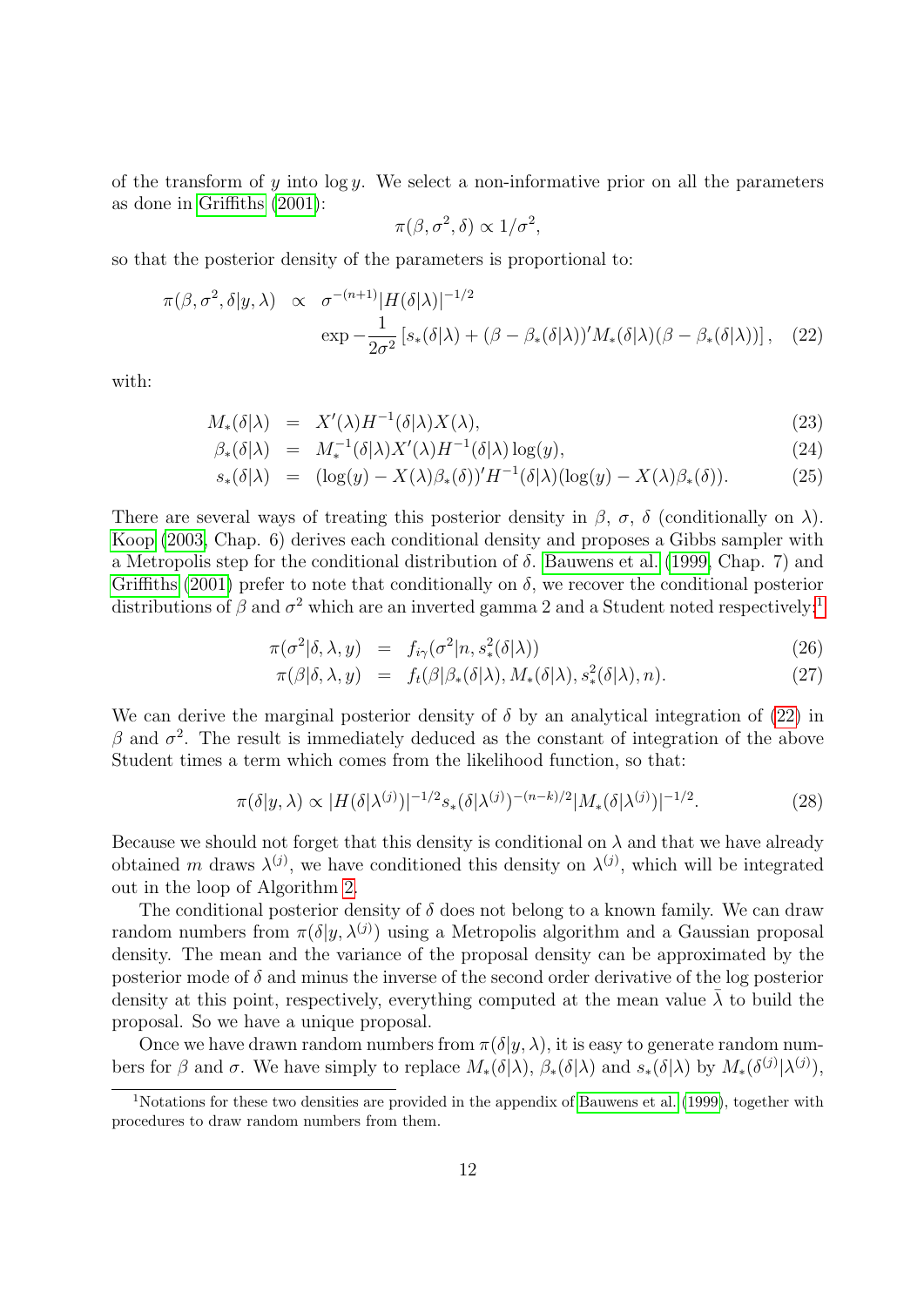$\beta_*(\delta^{(j)}|\lambda^{(j)})$  and  $s_*(\delta^{(j)}|\lambda^{(j)})$  and then use the following densities for drawing values for  $\sigma^2$ and  $\beta$ :

$$
\pi(\sigma^2|\delta^{(j)},\lambda,y) = f_{i\gamma}(\sigma^2|n,s_*^2(\delta^{(j)}|\lambda^{(j)})),
$$
\n(29)

$$
\pi(\beta|\sigma^2, \delta^{(j)}, \lambda, y) = f_N(\beta|\beta_*(\delta^{(j)}|\lambda^{(j)}), \sigma^2 M_*^{-1}(\delta^{(j)}|\lambda^{(j)})).
$$
\n(30)

This approach by direct sampling reduces substantially the dependence in the draws which is inherent to any MCMC method.

We favour the independent Metropolis algorithm to the random walk Metropolis used in [Griffiths](#page-24-10) [\(2001\)](#page-24-10) because it implies a much lower rejection rate as underlined in [Bauwens](#page-23-5) [et al.](#page-23-5) [\(1999,](#page-23-5) Chap. 3). The usual argument in favour of the random walk Metropolis is that its proposal density is simpler to establish (only a variance-covariance matrix is needed). In our case, the proposal density is easy to calibrate as detailed above. Let us denote  $\ell(\delta)$ the proposal density and  $\pi(\delta|y, \lambda)$  the posterior density of  $\delta$  given in [\(28\)](#page-12-1), the independent Metropolis algorithm is implemented in Algorithm [2.](#page-13-0)

 $\pi(\delta^{(j-1)} | y, X(\lambda^{(j)}), Z(\lambda^{(j)}))$ 

 $\setminus$ 

#### **Algorithm 2** Independent Metropolis algorithm integrating out  $\lambda$

<span id="page-13-0"></span>Obtain m draws  $\lambda^{(j)}$  from the selection model in a first step Compute the posterior expectation of the IMR,  $\bar{\lambda}$ Calibrate the proposal density  $\ell(\delta|\bar{\lambda})$ for  $j = 1$  to m do Build  $X(\lambda^{(j)})$  and  $Z(\lambda^{(j)})$ Generate a proposal  $\delta^p \sim \ell(\delta|\bar{\lambda})$ Compute the probability of acceptance as  $p_a = \min \left( \frac{\pi(\delta^p | y, X(\lambda^{(j)}), Z(\lambda^{(j)}))}{\frac{c(s(i-1))}{\sigma(\lambda^{(j)})} \frac{C(\lambda^{(j)})}{\sigma(\lambda^{(j)})}} \right)$  $\ell(\delta^{(j-1)}|\bar{\lambda})$  $\frac{\partial}{\partial \ell(\delta^p|\bar{\lambda})}, 1$ 

Generate a uniform random number u.

```
If
if u \leq p_a then
     accept \delta^{(j)} = \delta^pelse
     keep \delta^{(j)} = \delta^{(j-1)}end if
Generate \sigma^{(j)2} \sim \pi(\sigma^2 | \delta^{(j)}, y, X(\lambda^{(j)}), Z(\lambda^{(j)}))Generate \beta^{(j)} \sim \pi(\beta | \sigma^2, \delta^{(j)}, y, X(\lambda^{(j)}), Z(\lambda^{(j)}))Store \delta^{(j)}, \sigma^{(j)^2}, \sigma^{(j)^2}end for
```
This algorithm takes full account of the uncertainty contained in both equations (participation and wage equation) because  $\lambda$  is integrated out in a common loop with the other parameters, using the draws of  $\lambda$  obtained during the first step.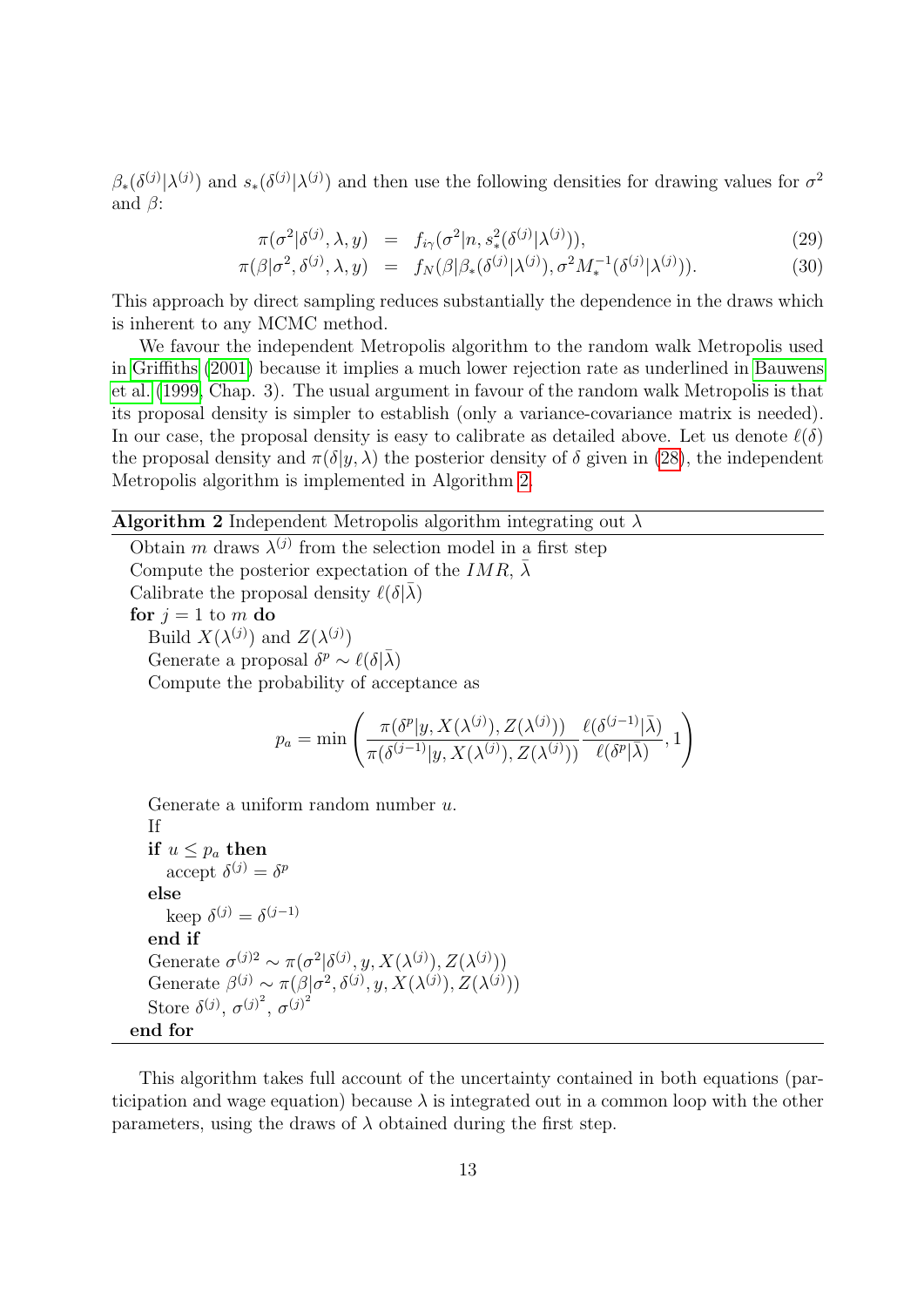#### 4.3 Bayesian testing

Once we have obtained m posterior draws of  $\beta$ ,  $\sigma$ ,  $\delta$  and  $\lambda$ , we can easily transform them into draws of  $q_t(p)$  and  $G_t(p)$  on a predefined grid of np values for p, using formulae [\(19\)](#page-9-0) and [\(20\)](#page-9-0). These draws are stored in two matrices with  $m$  rows and  $np$  columns. The posterior mean curve is obtained by taking the mean of those np columns while taking the  $\alpha/2$  and  $1 - \alpha/2$  quantiles over each column provides  $(100 \times \alpha)$ % confidence bounds. This method is straightforward in a Bayesian context contrarily to the classical approach as detailed in [Araar et al.](#page-23-0) [\(2009\)](#page-23-0) or more recently in [Ferreira et al.](#page-24-4) [\(2019\)](#page-24-4). Furthermore, we can use these  $m$  posterior draws of the growth incidence and of the poverty growth curves for testing several crucial hypotheses about the nature of growth and distributional changes, for instance:

- H<sub>1</sub>:  $g_t(p) > 0$  ( $G_t(p) > 0$ ),  $\forall p \in [0, 1]$ , meaning that distributional change has been welfare improving in terms of first-order (second-order) stochastic dominance,
- $H_2$ :  $g_t(p) > \gamma$   $(G_t(p) > \gamma)$ ,  $\forall p \in [0, q]$ , meaning that distributional change has been relatively pro-poor  $(q \text{ being the head count powerly rate})$ ,

can be tested in a simple way. We only have to compute for each value  $p$  of the grid, the empirical probability that these conditions are satisfied. For instance, consider the probability that the growth incidence curve is (strictly) positive. A  $j<sup>th</sup>$  Monte Carlo draw for this condition is noted  $\mathbf{I\!I}(g_t^{(j)})$  $t^{(0)}(p) > 0$ , where **II**(.) is the indicator function. We have simply to compute the following empirical mean:

$$
\Pr(g_t(p) > 0) \simeq \frac{1}{m} \sum_{j=1}^{m} \mathbf{I}\!\mathbf{I}(g_t^{(j)}(p) > 0).
$$

# 5 Western television and wage inequality in East Germany

By affecting the aspirations of East Germans, exposure to Western TV broadcasts before reunification should have affected behaviours on the labour market once the two parts of Germany were re-unified. In order to estimate this causal effect, we use a natural experiment where, for exogenous reasons, only a part of former East Germany was exposed to Western television broadcasts. Then, we investigate how this exogenous exposure has affected the evolution of the wage distribution for males and females once the reunification has operated.

#### 5.1 Aspirations in a natural experiment

Since the seminal paper of [Veblen](#page-25-9) [\(1899\)](#page-25-9) on conspicuous consumption, a growing literature has been investigating the formation of aspirations and how they can affect socio-economic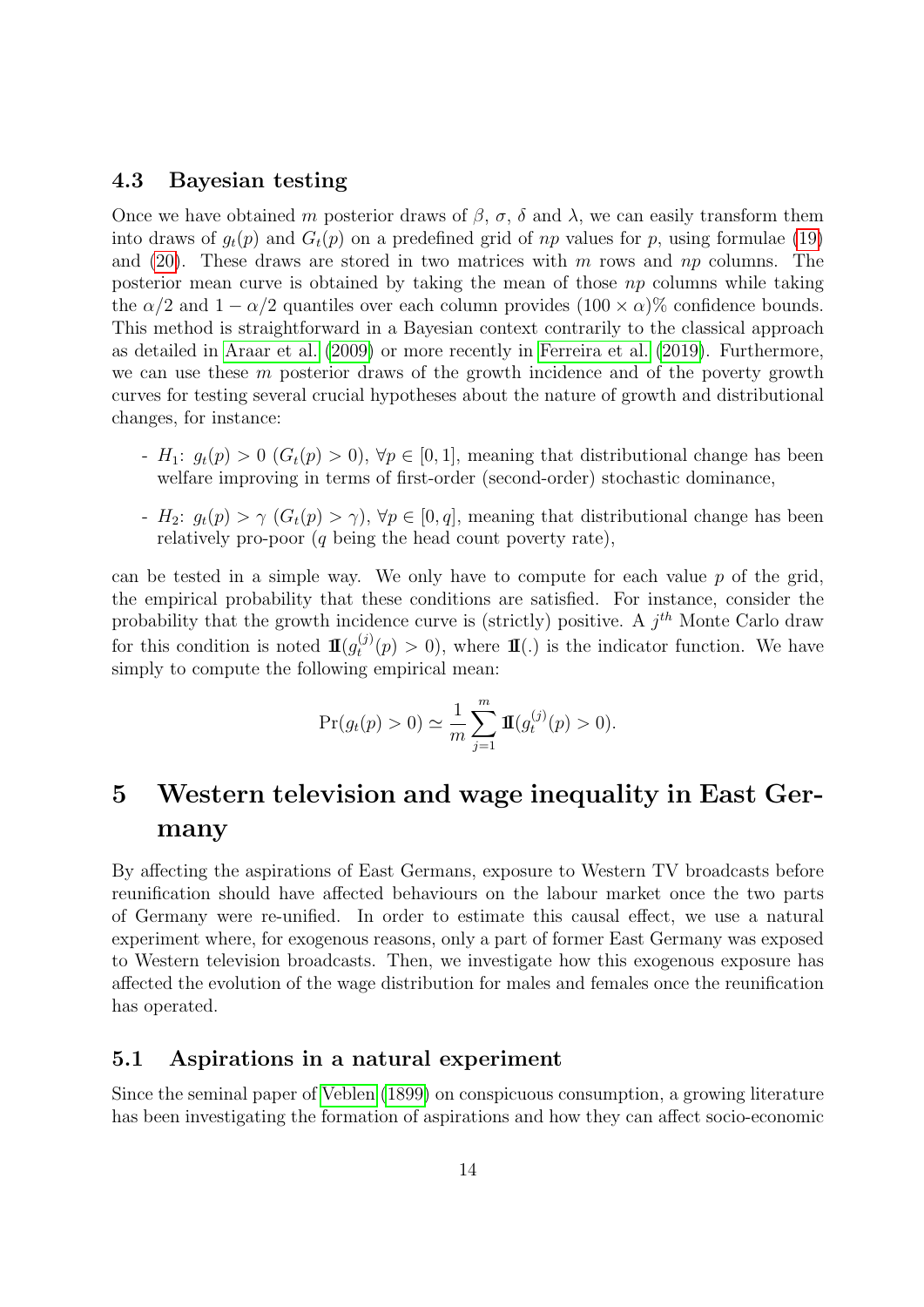outcomes [\(Stutzer 2004,](#page-25-10) [Knight and Gunatilaka 2012\)](#page-25-11). More recently, an empirical literature has been investigating how television can shape aspirations. In the context of the German reunification, [Hyll and Schneider](#page-25-12) [\(2013\)](#page-25-12) find consistent evidences that watching Western television in the former GDR increased material aspirations substantially while [Bursztyn and Cantoni](#page-24-11) [\(2016\)](#page-24-11) find that Western television exposure affects the structure of consumption. In doing so, television affects the perceived socio-economic context or, in other terms, the reference group of individuals; that is, income and consumption comparisons take place not only within individual's actual reference group (e.g. relatives, friends, neighbours, and colleagues as in [Luttmer 2005](#page-25-13) or [Clark and Senik 2010\)](#page-24-12), but also within a virtual reference group consisting of television characters. In this attempt, advertising and entertainment programs play a non-negligible role in shaping mental representations (e.g. [Chong and Ferrara 2009](#page-24-13) or [Bursztyn and Cantoni 2016\)](#page-24-11). More recently, [Genicot and Ray](#page-24-14) [\(2017\)](#page-24-14) demonstrate in a theoretical model that socially determined aspirations are sufficient to generate persistent income inequality by affecting a broad variety of investment decisions.

In this perspective, long-term exposure to Western television could have shifted aspirations of exposed East German households toward Western standards affecting their behaviours on the labour market once reunification occurred. More precisely, Western television could have affected their preferences and social aspirations which, in turn, could have affected incentives on the labour market and wage inequality through migration, education, fertility and marriage decisions. Therefore, we investigate the effect of aspirations on inequality with the understanding that it operates through these different channels. Finally, and perhaps most importantly, television could have affected female participation to the labour market, once the reunification operated. As noted in [Rosenfeld et al.](#page-25-14) [\(2004\)](#page-25-14), before reunification women's participation in East Germany was extremely high, roughly equal to that of men. In 1989, women participation was 89% compared to 92% for men. At the same date, women participation was only 56% in West Germany, well below that of men (83%). We can suppose that the women exposed to Western TV changed their mind concerning the utility they derived from working. Particularly in West Germany, there is an non-negligible stigma associated with working mothers, usually referred as the Rabenmutter stigma. This leads us to study separately distributional changes of males and females.

In order to identify the effect of Western TV, we exploit a natural experiment. Owing to exogenous variations in the signal strength, [Bursztyn and Cantoni](#page-24-11) [\(2016\)](#page-24-11) have identified two comparable groups with different access to television broadcasting. While one group (the control group) could receive only East German television channels, the other group (the treatment group) was also exposed to West-German television channels. The East German regions without access were located either in the North-East and in the South-East of the country, and were either too far away from the transmitters or were located on the other side of mountains that blocked the signals. Their Figures 1 and 3 display a map of the treatment and control areas. About 85% of the GDR population was exposed to Western television broadcasts, while the remaining 15% had only access to East German television broadcasts.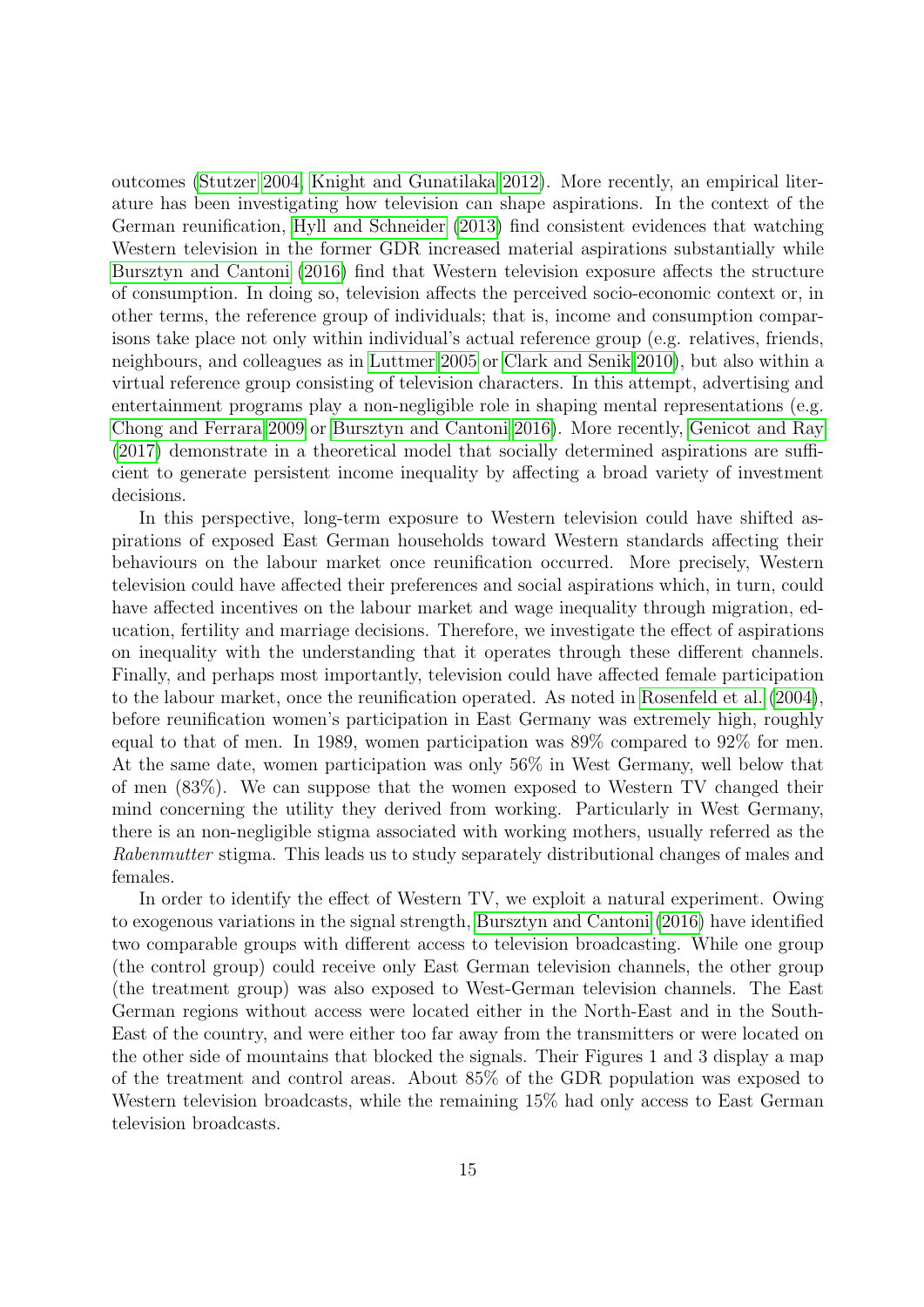Previous studies using this natural experiment argue that both groups were initially homogeneous, so that it is sufficient to compare distributional changes of the treatment group to those of the control group for measuring the treatment effect.[2](#page-16-0) Homogeneity is in fact a multidimensional concept and homogeneity is better controlled for when conditioning on covariates. Indeed, it is not guaranteed that between-group differences in distributional changes arise because of the treatment or because of differences in the composition of the groups. Thus, we rely on an explanatory model of wage formation in order to distinguish the effect of the treatment from that of potential differences in the composition of the groups.

Despite the fact that [Bursztyn and Cantoni](#page-24-11) [\(2016\)](#page-24-11) suggest that everybody was watching Western TV in the exposed regions, we cannot formally gauge whether each individual in the treatment group has actually been treated.<sup>[3](#page-16-1)</sup> As a consequence, we are actually estimating an intention-to-treat (ITT) effect; that is, the effect of being offered the treatment. Since the process governing television exposure resembles random assignment, the ITT effect has a causal interpretation: it tells us the causal effect of offering the treatment. For this reason, the estimated ITT effect is generally smaller than the treatment effect on those who were treated i.e. those who actually watched Western television broadcasts daily.

Once we have estimated the causal effect of the treatment on individual wages, the second step consists in obtaining the associated conditional wage distribution for each group, and then computing distributional changes occurring in each group between the two periods using the growth incidence and the poverty growth curves. Particularly, the trajectory of both treated and controlled households is measured between 1992 (the first data for which we have income data) and 1995 (three years later). We do not consider a later period, because as time elapsed, the control group experiences the effect of Western television and many other effects could have inferred into the changes in the income distribution of the two groups.

<span id="page-16-0"></span><sup>2</sup>For instance, [Bursztyn and Cantoni](#page-24-11) [\(2016\)](#page-24-11) compare both regions in 1955 and 1990 and they do not observe any differential trend for the two groups between 1955 (before television became popular in East Germany) and 1990 (during the reunification). In the same direction, [Hyll and Schneider](#page-25-12) [\(2013\)](#page-25-12) demonstrate that economic, political, and social conditions in the control region did not systematically differ from conditions in the other regions of East Germany.

<span id="page-16-1"></span><sup>3</sup>[Bursztyn and Cantoni](#page-24-11) [\(2016\)](#page-24-11) show that there were no difference in TV set equipments between the treatment and control regions. Television was a basic good and the great majority of households had a television set in East Germany (98% of households in 1989). Moreover, they suggest that the great majority of those who were exposed to Western television actually consumed it even if it was officially forbidden. Figure 2 of [Bursztyn and Cantoni](#page-24-11) [\(2016\)](#page-24-11) indicates that 66% of respondents in districts with access to Western television declared they watched Western TV stations daily. In contrast, only 5% of the respondents in the district of Dresden declared so. Finally, there is no evidence of selective spatial sorting across groups before the reunification. The centralization of the economy and the chronic housing shortage inhibited selective spatial sorting across groups before the reunification.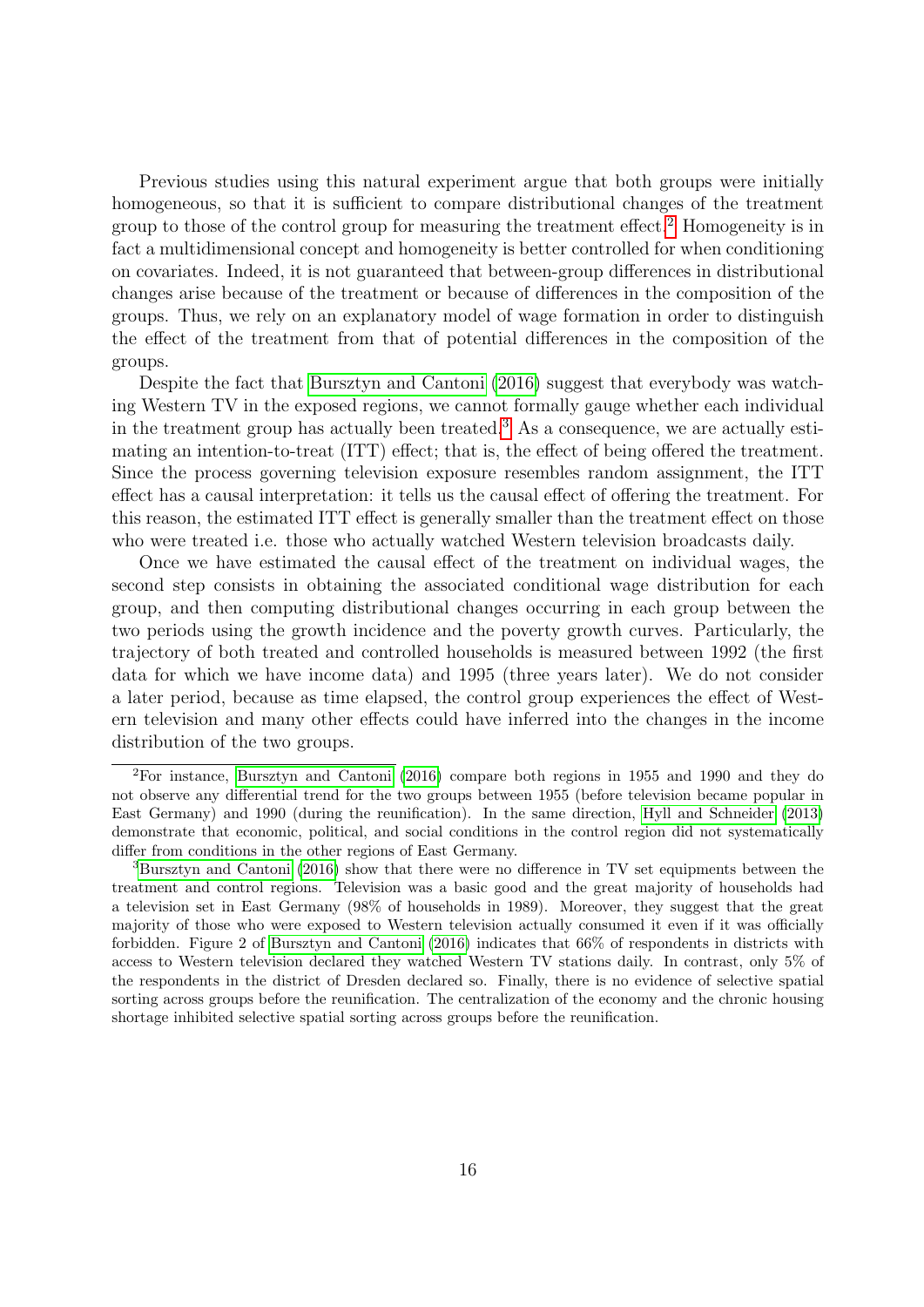#### 5.2 Data

We use the German Socio-Economic Panel (GSOEP), a longitudinal representative survey of German households provided by the Institute for Economic Research (DIW). The survey started in 1984 in West-Germany and the first wave surveying East Germans started in 1990 for a limited set of variables including the regional policy regions (ROR, Raumordnungsregionen) wherein a household lived at a given year. We use the regional policy regions to determine whether a household belongs to the treatment or to the control group. Specifically, the control group was formed by the households located in one of the five following ROR in 1990: Stralsund-Greifswald, Rostock, Neubrandenburg, Oberlausitz and Dresden. We assign households living in the rest of East Germany to the treatment group. The final sample is constituted of the working-age individuals (between 16 and 65) living in East Germany (excluding Berlin since the city was part of both East and West parts of Germany) in 1990. Because individuals are followed-up over time by the GSOEP, this is a cohort study. Sample sizes are provided in Table [1.](#page-18-0) They naturally decrease over time because of attrition.

Numerous income variables and socio-economic characteristics have been reported in the GSOEP. Unfortunately, labour income, which is our primary interest, is observed in East Germany only after 1992, where changes due to the reunification had already operated. However, the income reported in 1992 is the income of the previous year, namely 1991. Still, the initial period should be 1990, taking 1991 as the initial period would potentially attenuate the treatment effect. Again, this only strengthens our case if we want to test the existence of a treatment effect. Labour income corresponds to wage earnings before taxes and redistribution. We use a consumer price index to make income comparable over time and between regions. A substantial proportion of individuals do not participate to the labour market as seen in the second part of Table [1,](#page-18-0) having in the data set either a zero wage or having worked zero hour during the last surveyed year.<sup>[4](#page-17-0)</sup> We take this indicator as a measure for participation to the labour market.

#### 5.3 Inference results

We have selected the usual explanatory variables for explaining the decision to participate to the labour market: age, age squared, number of years of education, number of children (between 0 and 14 years old) in the household, replacement incomes (market income from other household members, public and social transfers received by the household). Monetary quantities are scaled by the GSOEP consumer price index and are expressed in thousands real euros. To take into account household size effects, we have divided household resources by the square root of the number of household members. We added a dummy indicating

<span id="page-17-0"></span><sup>&</sup>lt;sup>4</sup>The data set contains an employment status variable. Those who are registered as working must have a positive wage and a positive number of working hours in the previous year. Those registered as unemployed can have a positive wage recorded for the previous year. So it is difficult, if not impossible to differentiate unemployment from not-participating-to-the-labour-market on the sole observation of a zero wage.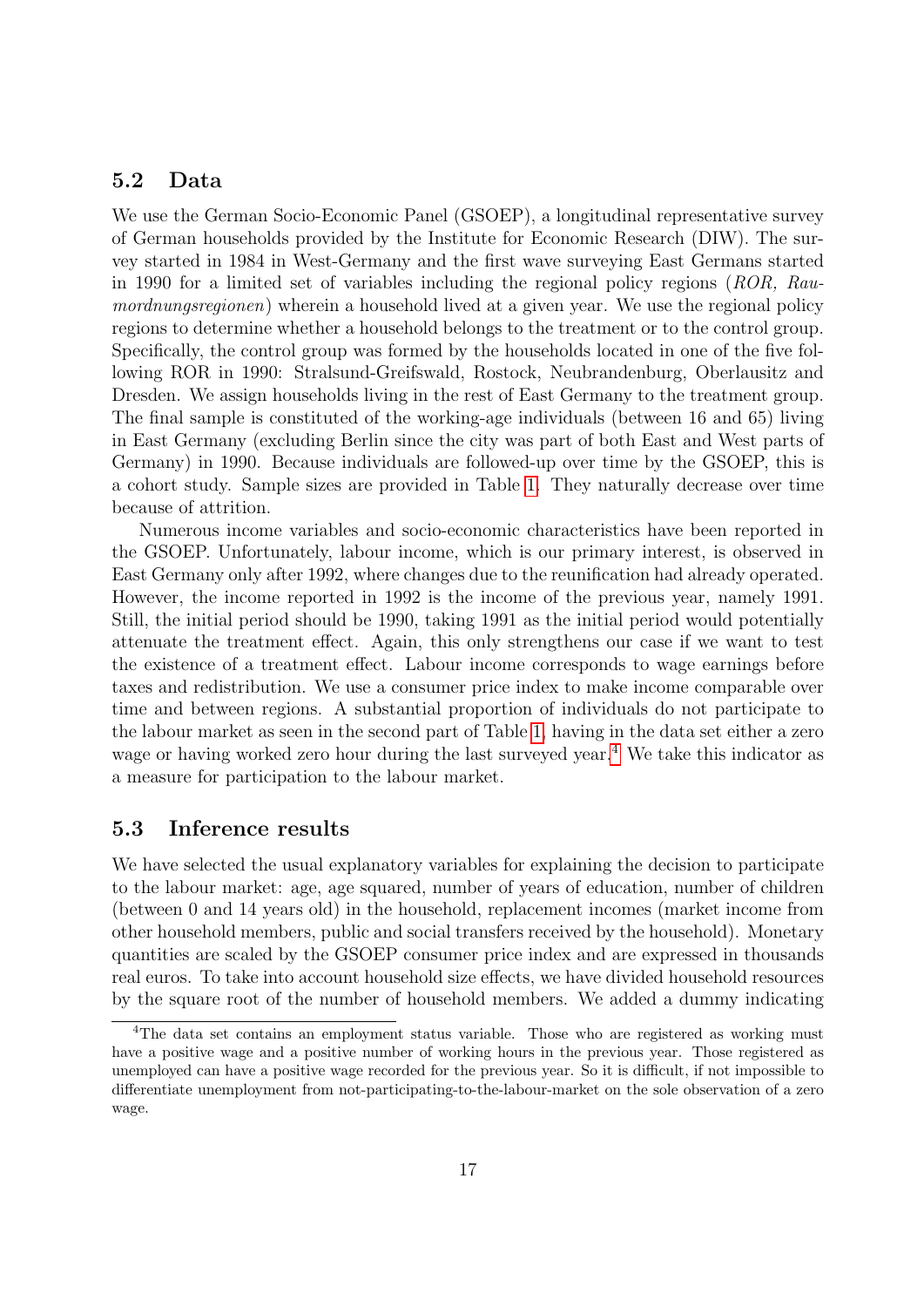<span id="page-18-0"></span>

| Lable 1. Dailiple sizes and participation rates |              |         |         |                     |       |         |  |  |
|-------------------------------------------------|--------------|---------|---------|---------------------|-------|---------|--|--|
|                                                 | 1990         | 1991    | 1992    | 1993                | 1994  | 1995    |  |  |
|                                                 | Sample sizes |         |         |                     |       |         |  |  |
| Female                                          | 1802         | 1673    | 1568    | 1493                | 1436  | 1380    |  |  |
| Male                                            | 1767         | 1640    | 1524    | 1433                | 1373  | 1304    |  |  |
| Treatment group                                 | 2 798        | 2 5 9 4 | 2 4 2 3 | 2 3 0 4             | 2 200 | 2 1 1 3 |  |  |
| Control group                                   | 771          | 719     | 669     | 622                 | 609   | 571     |  |  |
|                                                 |              |         |         | Participation rates |       |         |  |  |
| Female                                          |              |         | 0.747   | 0.658               | 0.627 | 0.620   |  |  |
| Male                                            |              |         | 0.872   | 0.809               | 0.774 | 0.772   |  |  |
| Treatment group                                 |              |         | 0.806   | 0.736               | 0.697 | 0.696   |  |  |
| Control group                                   |              |         | 0.816   | 0.719               | 0.706 | 0.688   |  |  |

Table 1: Sample sizes and participation rates

The sample is constituted of individuals between 16 and 65 years old in 1990. Participation rate is calculated as the ratio of the employed to the working-age population.

one for the treatment group and zero for the control group, and an interaction term with education.[5](#page-18-1) Results are based on 10 000 draws while 1 000 additional draws were used for warming the chain. They are reported in Tables [6](#page-26-0) and [7](#page-26-1) for females and males in the Appendix. These two equations serve to make inference on the IMR that enters into the two wage equations. Our Mincer-type wage equations explain the log-wage by the number of years of education, age (as a proxy for experience) and age squared. Number of children and replacement incomes that enter the participation equations are excluded for identification. This equation is conditional on draws of inverse Mills ratio (IMR) and models risk by means of heteroskedasticity. We introduce the treatment effect with the same binary dummy variable as in the selection equation. We allow the treatment variable to affect both the mean wage and its variance. Inference results are reported in Tables [8](#page-27-0) and [9](#page-27-1) in the Appendix for 1992 and 1995. We used the previous 10 000 draws from the selection equation and generate for each of these draws a new draw from the posterior distribution of the wage equation. We used 1 000 extra draws for warming the chain. Wages are scaled by the consumer price index and are expressed in thousands of real euros. Age is divided by 10 for scaling.

The Mills ratio is always significant and has a strong correcting effect both on the mean and the variance, confirming a non-negligible selection bias for both genders. Coefficients cannot be interpreted directly, so we report marginal effects in Table [2](#page-19-0) for the treatment and for education. In a Type 2 Tobit model the marginal effect of a variable is given by the difference between the regression coefficient and a selection correction term (see e.g. [Cameron and Trivedi 2005,](#page-24-15) page 552). We have clearly a huge difference between males and females. The treatment has a strong effect on females wages, but this effect is entirely due to the selection mechanism. On the contrary, the treatment has no effect on male

<span id="page-18-1"></span><sup>&</sup>lt;sup>5</sup>Some values for the variable education were missing. We imputed the missing values by taking the sample average while including a flag dummy in the regression (not reported in the results).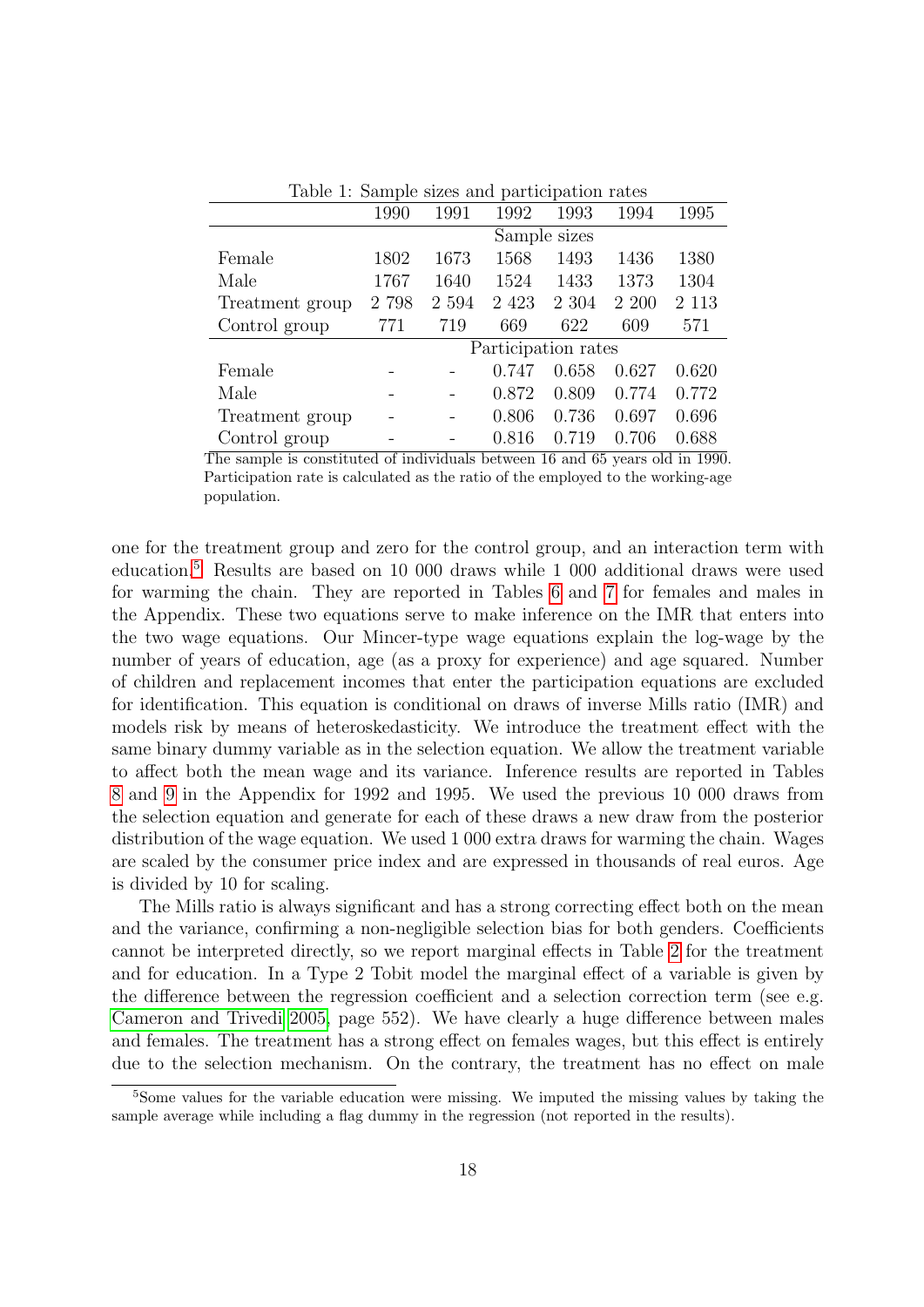<span id="page-19-0"></span>

| Table 2: Marginal effects on average wage |                     |                     |                     |                        |                     |                  |  |  |  |  |  |
|-------------------------------------------|---------------------|---------------------|---------------------|------------------------|---------------------|------------------|--|--|--|--|--|
|                                           |                     | 1992                |                     |                        | 1995                |                  |  |  |  |  |  |
|                                           | Impact              | Selection           | Total               | Impact                 | Selection           | Total            |  |  |  |  |  |
|                                           | Females             |                     |                     |                        |                     |                  |  |  |  |  |  |
| Treatment                                 | $-0.004$<br>(0.043) | $-0.742$<br>(0.303) | $-0.746$<br>(0.300) | $-0.048$<br>(0.058)    | 0.496<br>(0.142)    | 0.448<br>(0.145) |  |  |  |  |  |
| Education                                 | 0.090<br>(0.009)    | $-0.019$<br>(0.009) | 0.109<br>(0.010)    | 0.074<br>(0.012)       | $-0.086$<br>(0.016) | 0.160<br>(0.015) |  |  |  |  |  |
|                                           |                     |                     |                     | Males                  |                     |                  |  |  |  |  |  |
| Treatment                                 | 0.040<br>(0.039)    | 0.091<br>(0.081)    | 0.130<br>(0.089)    | $-0.104$<br>(0.048)    | 0.260<br>(0.161)    | 0.156<br>(0.161) |  |  |  |  |  |
| Education                                 | 0.055<br>(0.006)    | $-0.021$<br>(0.006) | 0.076<br>(0.007)    | $\,0.057\,$<br>(0.009) | $-0.051$<br>(0.012) | 0.107<br>(0.010) |  |  |  |  |  |

Figure in bold correspond to variables for which the regression coefficient is at least twice its standard deviation.

wages when we correct for sample selection. The return of education are higher for women than for males even if both marginal effects are increasing between 1992 and 1995. The marginal effect of education reduces when we take into account sample selection, suggesting that less educated people tend to participate less.

Marginal effects are not concerned by heteroskedasticity modelling as they are defined by the derivative of the expected wage with respect to a given variable. It would also be difficult to qualify the gender gap on the basis of these marginal effects. On the contrary, GIC and PGC are function of both the mean and the variance, so they will help to fully qualify the distributional effects of the treatment between 1992 and 1995.

#### 5.4 Distributional effects of the treatment

In a first step, we compare the effect of selection on distributional changes for males and females. As explained in subsection [3.3,](#page-9-2) we compute growth incidence curves for both participating individuals and for the whole sample. Comparing these two curves reveals the discrepancy between potential wages and wages for the sample of participants. More precisely, the difference between both curves indicate the change in the selection effect and not the direct impact of selection for a given year as it is done in [Arellano and](#page-23-1) [Bonhomme](#page-23-1) [\(2017\)](#page-23-1). Clearly, Figure [1](#page-20-0) indicates that the selection effect has dramatically increased for females. When using the the selected sample which means the sample of persons participating to the labour market, there is a strong similarity between males and females. There has been a slight increase in inequality as the income of the top 80% has increased more than the mean and the reverse for the lower deciles. On average participating females got a wage rise of 23%, slightly greater than that of males with 18%. Table [3](#page-20-1) shows that at the 90% level, male and females are not different when considering only the participating individuals. Thus, there does not seem to be important differences in distributional changes between males and females for those participating. However, we observe significant differences between the GIC of participating females and that of potential female wages (except for the upper 0.80 quantiles) suggesting that the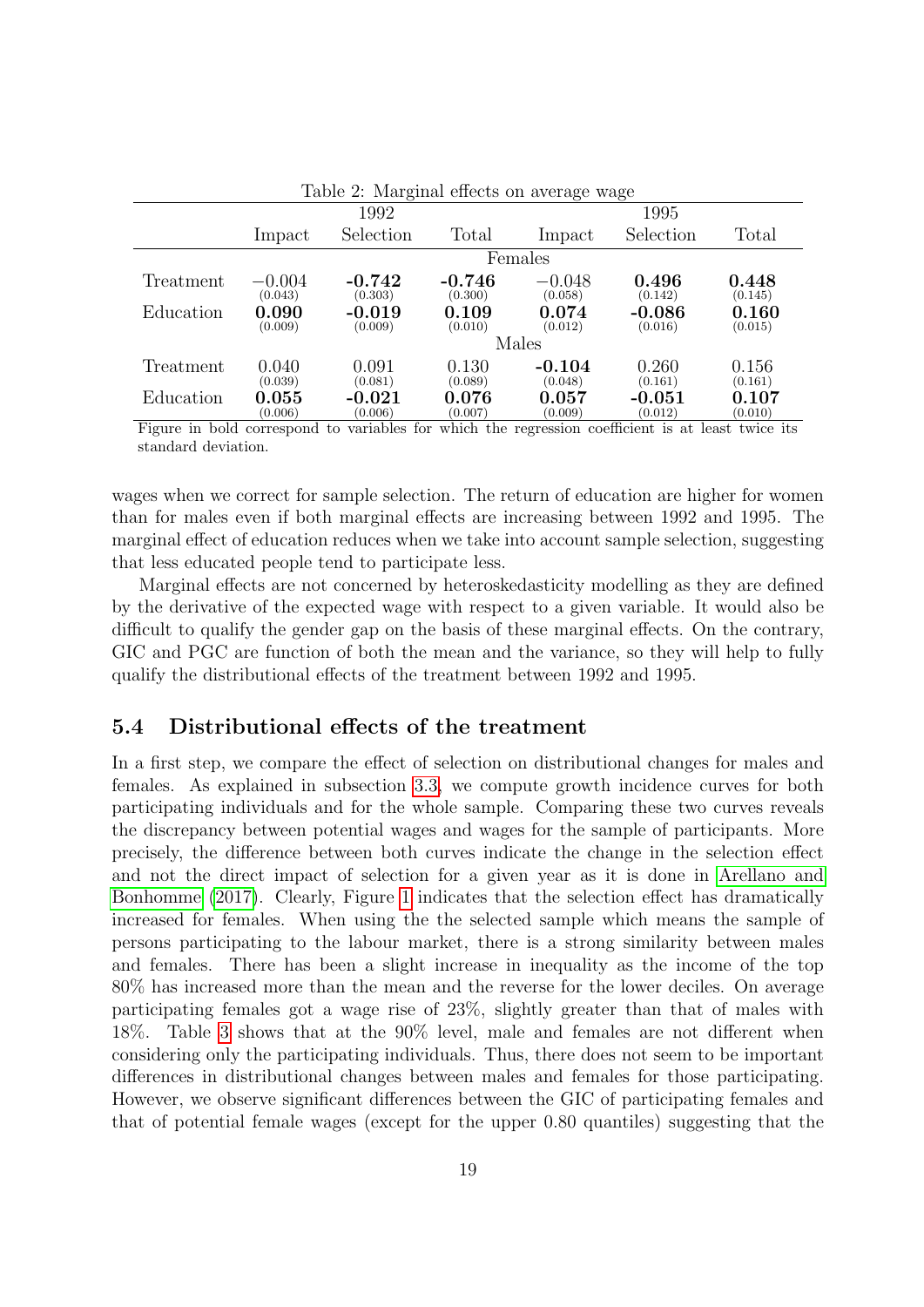

<span id="page-20-0"></span>Figure 1: Potential and participating GIC for males and females (1992-1995)

gap between the potential distribution and that of participants has been increasing. The evolution of potential wages has been strongly detrimental for females, especially for lower quantiles. If all the females had decided to participate, given their personal characteristics, their 50% lower wages would have dramatically decreased while than that of males would have increased or, at least, being stable for lower wages. Therefore, focusing only on the evolution of the wages of participants would have hidden this fact as females were participating less than males (83% against 92% in 1992 and 69% against 83% in 1995).

<span id="page-20-1"></span>

| Table 3: Testing for a selection effect: males and females |                                  |       |        |                                                 |                   |                               |        |       |  |  |  |  |
|------------------------------------------------------------|----------------------------------|-------|--------|-------------------------------------------------|-------------------|-------------------------------|--------|-------|--|--|--|--|
| 0.100                                                      | 0.200                            | 0.300 |        | $0.400$ $0.500$ $0.600$ $0.700$                 |                   |                               | 0.800  | 0.900 |  |  |  |  |
|                                                            | Participating, $Females > Males$ |       |        |                                                 |                   |                               |        |       |  |  |  |  |
| 0.779                                                      | 0.791                            | 0.800 |        |                                                 |                   | 0.810 0.809 0.807 0.794 0.774 |        | 0.725 |  |  |  |  |
|                                                            |                                  |       |        | Potential, $F$ <i>emales</i> $\lt$ <i>Males</i> |                   |                               |        |       |  |  |  |  |
| 0.990                                                      | 0.989                            | 0.989 |        |                                                 |                   | 0.984 0.977 0.953 0.904 0.806 |        | 0.630 |  |  |  |  |
|                                                            |                                  |       |        | Females, $Participating > Potential$            |                   |                               |        |       |  |  |  |  |
| 1.000                                                      | 1.000                            | 1.000 | -1.000 | $1.000 \quad 1.000$                             |                   | 1.000 0.992                   |        | 0.860 |  |  |  |  |
|                                                            |                                  |       |        | Males, $Participating < Potential$              |                   |                               |        |       |  |  |  |  |
|                                                            | O 999                            | 0.998 | 0.996  |                                                 | 0.991 0.981 0.952 |                               | -0.886 |       |  |  |  |  |

What is now the effect of exposure to Western television on the evolution of wages for males and females? Figure [2](#page-21-0) compares separately for females and males the GIC of the treatment group and that of the control group both for participating individuals and for the whole sample. The left panel of Figure [2](#page-21-0) suggests that the treatment had a strong effect on females participation. For those participating, the treatment led to a uniform wage growth around 20%, meaning that the fruits of growth were equally distributed among treated participating females. The potential situation of females was much less favourable as shown in Table [4.](#page-21-1) The female potential GIC is much below zero for the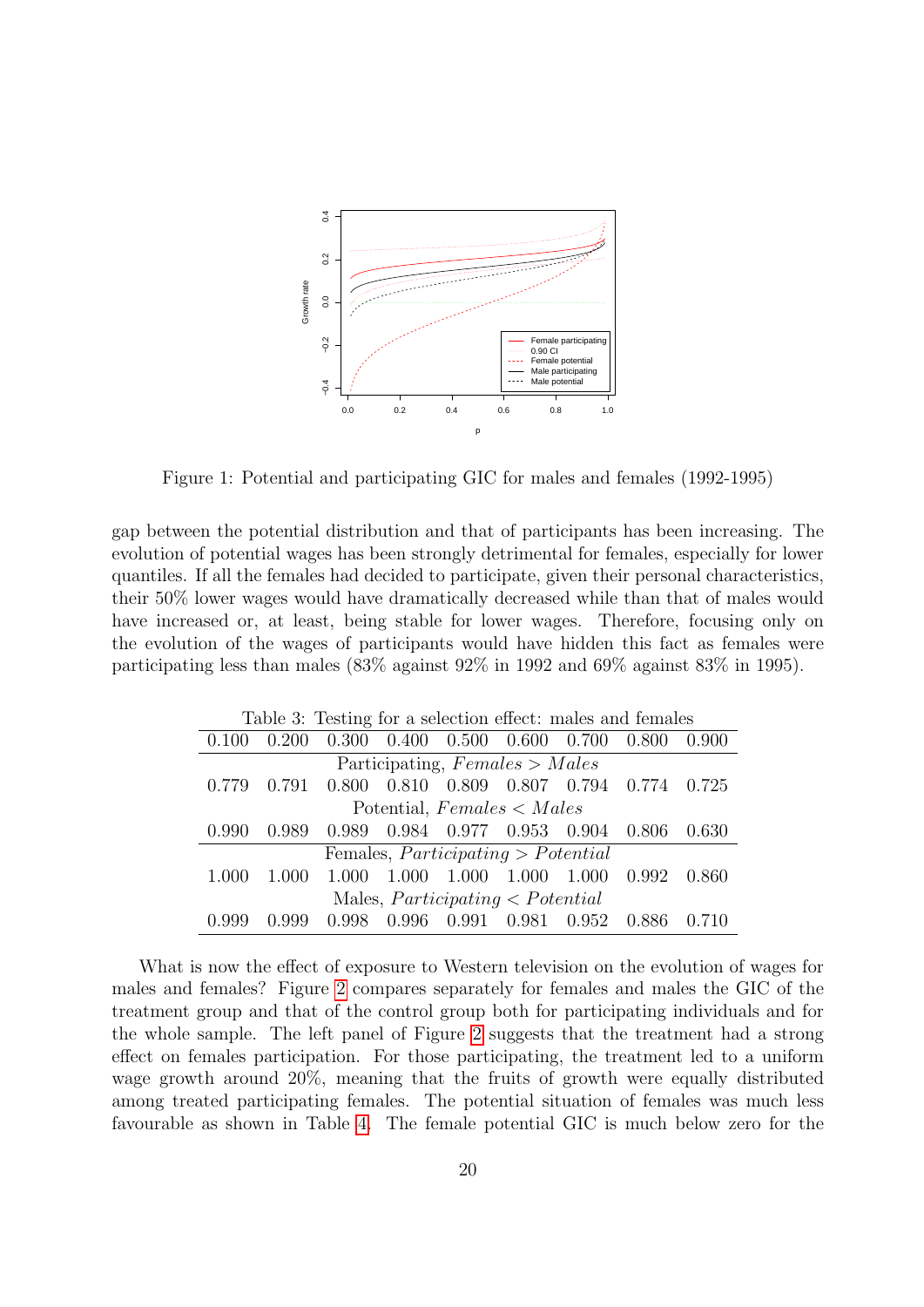

<span id="page-21-0"></span>Figure 2: Treatment and control GIC (1992-1995)

lower quantiles, indicating that only females with the higher potential wages continued to participate to the labour market. Those with the lower potential wages were driven out of the labour market. In the UK, this happened for males according to [Arellano and](#page-23-1) [Bonhomme](#page-23-1) [\(2017\)](#page-23-1). Interestingly, selection was not affected for the control group where the two curves are not statistically different, see Table [4](#page-21-1) and participating females experienced a huge downgrade for the lower quantiles. Thus, the treatment effect on the evolution of female wages operates mainly through changes in participation. In term of stochastic

<span id="page-21-1"></span>

| Table 4: Testing for a treatment effect on female wages |                                      |         |         |       |                                                 |       |       |       |  |  |  |  |
|---------------------------------------------------------|--------------------------------------|---------|---------|-------|-------------------------------------------------|-------|-------|-------|--|--|--|--|
| 0.100                                                   | 0.200                                |         |         |       | $0.300$ $0.400$ $0.500$ $0.600$ $0.700$ $0.800$ |       |       | 0.900 |  |  |  |  |
|                                                         | Participating, $Treatment > Control$ |         |         |       |                                                 |       |       |       |  |  |  |  |
| 1.000                                                   | 1.000                                | - 1.000 | - 1.000 |       | 1.000 0.999 0.994 0.971                         |       |       | 0.866 |  |  |  |  |
|                                                         |                                      |         |         |       | Potential, $Control > Treatment$                |       |       |       |  |  |  |  |
| 0.629                                                   | 0.606                                | 0.583   |         |       | 0.554 0.521 0.481 0.435 0.393                   |       |       | 0.353 |  |  |  |  |
|                                                         |                                      |         |         |       | Treatment, $Participating > Potential$          |       |       |       |  |  |  |  |
| 1.000                                                   | 1.000                                | 1.000   | - 1.000 |       | 0.999 0.997 0.985 0.930 0.738                   |       |       |       |  |  |  |  |
|                                                         |                                      |         |         |       | Control, $Potential > Participating$            |       |       |       |  |  |  |  |
| 0.750                                                   | 0.754                                | 0.752   | 0.748   | 0.740 | 0.719                                           | 0.687 | 0.642 | 0.578 |  |  |  |  |

dominance, the wage distribution of 1995 dominates that of 1992 at the first order for treated and participating females (the probability for any quantile to be positive is always greater than 0.996). Thus, we could conclude that distributional changes occurring in the participating female treatment group has been welfare improving whereas this was the opposite for the control group where the lower wages of participating females have decreased.

For males, the story is totally different as seen when comparing the two panels of Figure [2.](#page-21-0) There is no impact of the treatment on participation because solid and dotted curves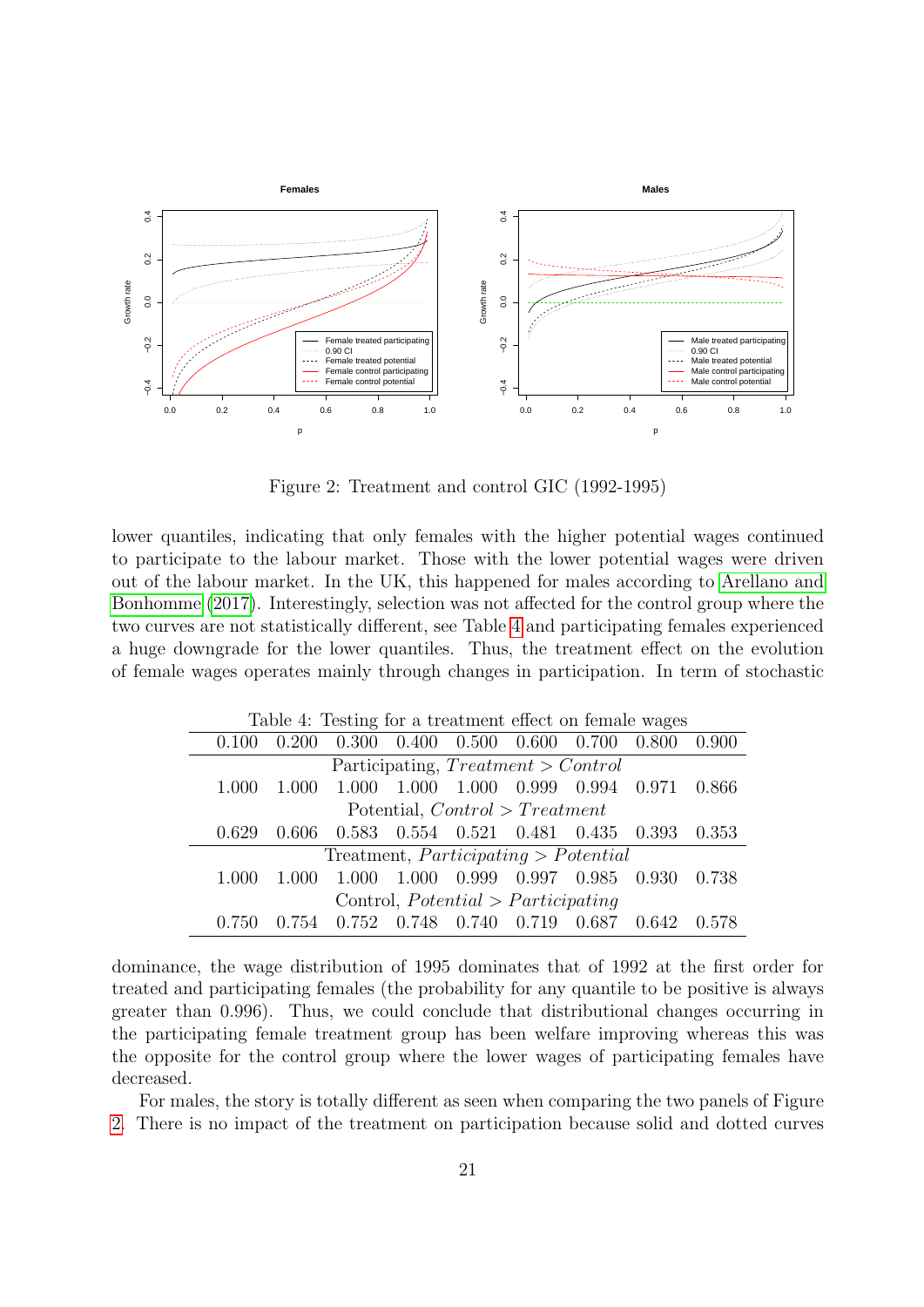are similar (tested in Table [5\)](#page-22-0). But the treatment had an impact on inequality which is increasing over the period. The lower quantiles experienced a zero growth while the highest quantile had a wage growth larger than that of females. On the contrary, the control group experienced an even wage increase of 10%, roughly equally distributed over the quantiles. In term of stochastic dominance, the distribution of 1995 dominates that of 1992 for the

<span id="page-22-0"></span>

| Table 5: Testing for a treatment effect on male wages |                                      |                                           |                                  |                                 |  |                                                         |       |       |  |  |  |
|-------------------------------------------------------|--------------------------------------|-------------------------------------------|----------------------------------|---------------------------------|--|---------------------------------------------------------|-------|-------|--|--|--|
| 0.100                                                 | 0.200                                |                                           |                                  |                                 |  | $0.300$ $0.400$ $0.500$ $0.600$ $0.700$ $0.800$ $0.900$ |       |       |  |  |  |
| Participating, $Treatment > Control$                  |                                      |                                           |                                  |                                 |  |                                                         |       |       |  |  |  |
| 0.219                                                 |                                      | 0.297 0.385 0.480 0.590 0.698 0.797 0.879 |                                  |                                 |  |                                                         |       | 0.939 |  |  |  |
|                                                       |                                      |                                           | Potential, $Control > Treatment$ |                                 |  |                                                         |       |       |  |  |  |
| 0.936                                                 | 0.895                                |                                           |                                  |                                 |  | $0.829$ $0.740$ $0.620$ $0.468$ $0.302$ $0.147$         |       | 0.053 |  |  |  |
|                                                       |                                      | Treatment, $Participating > Potential$    |                                  |                                 |  |                                                         |       |       |  |  |  |
| 0.790                                                 | 0.781                                |                                           |                                  |                                 |  | 0.771  0.755  0.730  0.702  0.660  0.604                |       | 0.525 |  |  |  |
|                                                       | Control, $Potential > Participating$ |                                           |                                  |                                 |  |                                                         |       |       |  |  |  |
|                                                       | 0.592                                | 0.576                                     |                                  | $0.558$ $0.542$ $0.522$ $0.496$ |  |                                                         | 0.470 |       |  |  |  |

participating treated group at 95%, except for the first decile. This is also true for the participating control group, but at 90% (lower sample size), also except for the first decile.



Figure 3: Treatment and control PGC for males (1992-1995)

<span id="page-22-1"></span>Because treated and control curves intersect for male in the right panel of Figure [2,](#page-21-0) we cannot conclude that distributional changes occurring in the treatment group are preferred to those occurring in the control group. Therefore, we consider the PGC in Figure [3](#page-22-1) which is related to second-order stochastic dominance. Although, the results are more striking with the PGC, we do not obtained a complete ordering.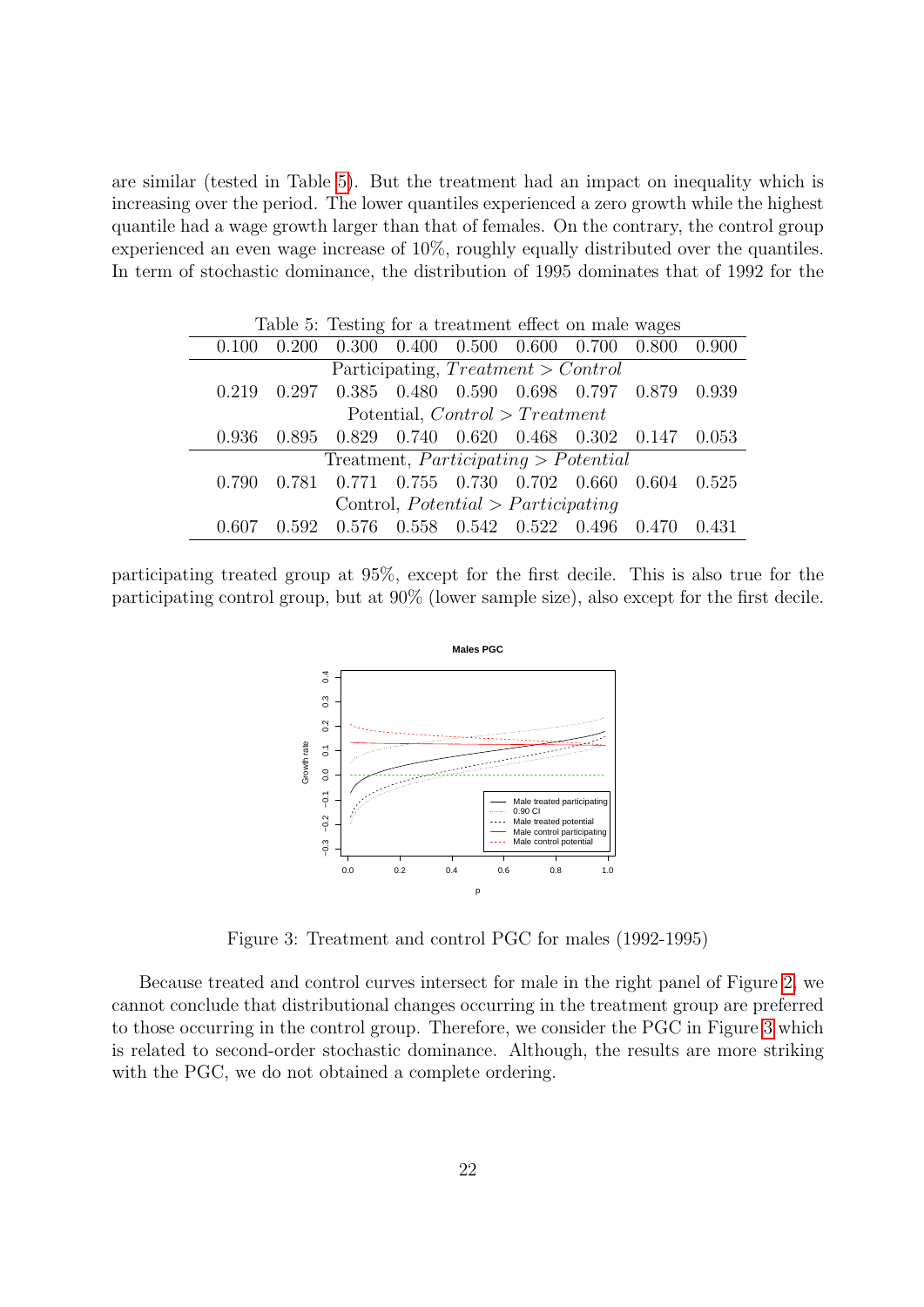### 6 Conclusion

Growth incidence and poverty growth curves have been proved to be very useful tools for the analysis of distributional changes. In this paper, we derive parametric growth incidence and poverty growth curves for a model of wage formation with sample selection. In the present paper, we provided Bayesian inference for these curves and provided test related to stochastic dominance.

We contribute to the literature on cultural economics by applying our method to estimate the distributional effect of Western television broadcasts on wages in East Germany after the reunification. We found first that selection played a very important role for female participation, the rate of participation falling down after the reunification. The phenomenon existed also for males, but to a much lesser extend. The impact of Western TV was prominent on females wages, and particularly on female labour participation. We found that it has significantly affected female labour participation and led the less productive females to drop out from the market, hiding thus a large increase in wage inequality among females. In contrast, Western television had significantly increased wage inequality among males.

Beyond these results, the present paper has some limits. Particularly, our methodology does not allow us to conclude about the persistence of this phenomenon, partly by lack of data (sample size and attrition), but mainly because the control group became treated after reunification as the Western television broadcasts progressively covered all the former East Germany. Indeed, the persistence of these effects could have feed the feeling of ostalgie, that is the nostalgia for the communist era in former German Democratic Republic. While our approach focus only on distributional changes limiting the data requirements to repeated cross-sections, investigating these issues will necessitate the use of longitudinal data to reveal income dynamics. We let these issues for future research.

# References

- <span id="page-23-4"></span>Albert, J. H. and Chib, S. (1993). Bayesian analysis of binary and polychotomous response data. Journal of the American Statistical Association, 88(422):669–679.
- <span id="page-23-3"></span>Amemiya, T. (1985). Advanced Econometrics. Blackwell.
- <span id="page-23-0"></span>Araar, A., Duclos, J.-Y., Audet, M., and Makdissi, P. (2009). Testing for Pro-Poorness of Growth, With an Application to Mexico. Review of Income and Wealth, 55(4):853–881.
- <span id="page-23-1"></span>Arellano, M. and Bonhomme, S. (2017). Quantile selection models with an application to understanding changes in wage inequality. Econometrica, 85(1):1–28.
- <span id="page-23-2"></span>Atkinson, A. B. (1987). On the measurement of poverty. Econometrica, 55(4):749–764.
- <span id="page-23-5"></span>Bauwens, L., Lubrano, M., and Richard, J.-F. (1999). Bayesian Inference in Dynamic Econometric Models. Oxford University Press, Oxford.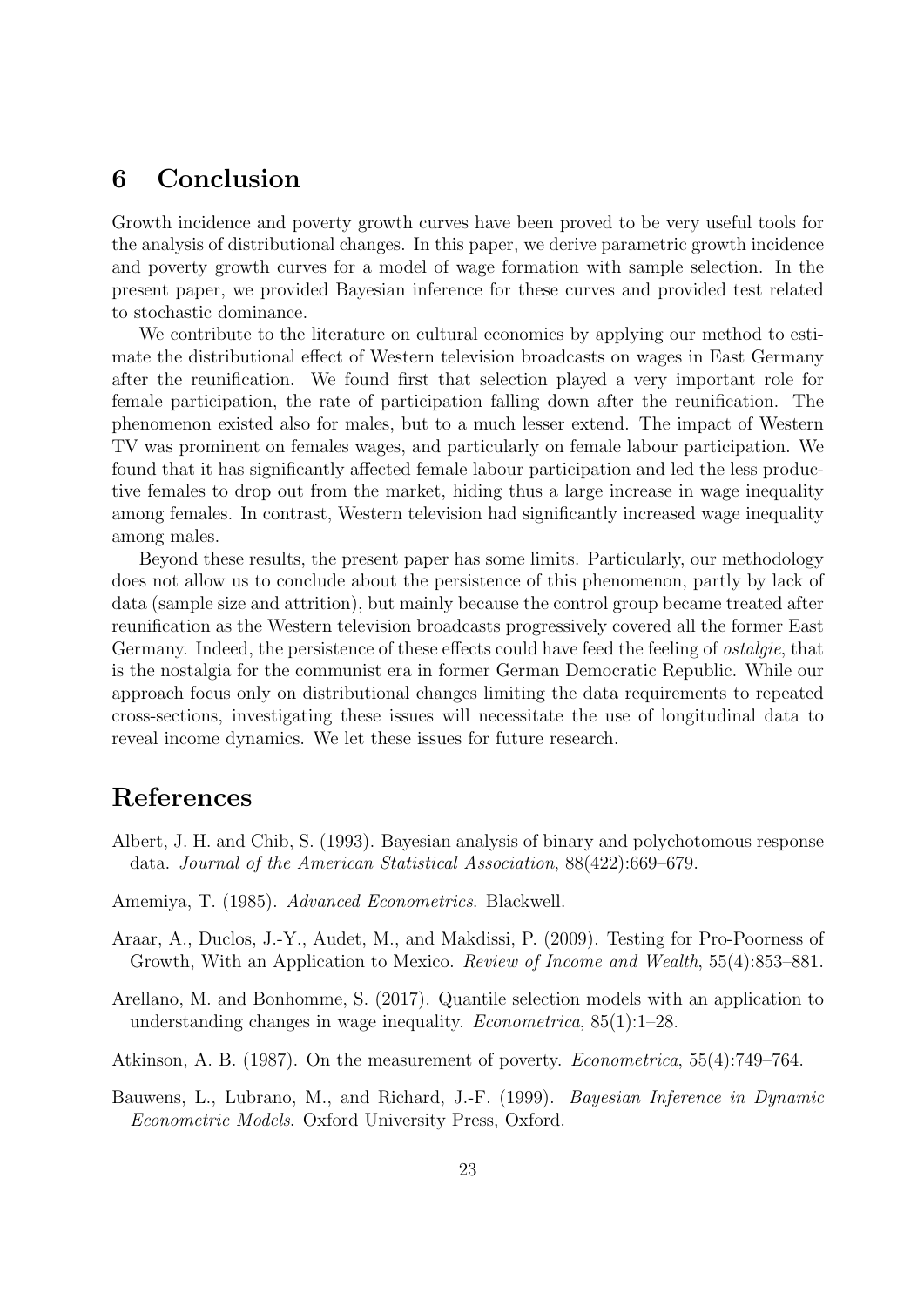- <span id="page-24-11"></span>Bursztyn, L. and Cantoni, D. (2016). A Tear in the Iron Curtain: The Impact of Western Television on Consumption Behavior. Review of Economics and Statistics, 98(1):25–41.
- <span id="page-24-15"></span>Cameron, A. C. and Trivedi, P. K. (2005). Microeconometrics, Methods and Applications. Cambridge University Press.
- <span id="page-24-1"></span>Chancel, L. and Piketty, T. (2017). Indian income inequality, 1922-2014: From British Raj to billionaire Raj? Working Paper 2017/11, WID.world.
- <span id="page-24-13"></span>Chong, A. and Ferrara, E. L. (2009). Television and Divorce: Evidence from Brazilian Novelas. Journal of the European Economic Association, 7(2-3):458–468.
- <span id="page-24-12"></span>Clark, A. E. and Senik, C. (2010). Who Compares to Whom? The Anatomy of Income Comparisons in Europe. The Economic Journal, 120(544):573–594.
- <span id="page-24-8"></span>Davidson, R. and Duclos, J.-Y. (2000). Statistical inference for stochastic dominance and for the measurement of poverty and inequality. Econometrica, 68(6):1435–1464.
- <span id="page-24-2"></span>Dinardo, J., Fortin, N. M., and Lemieux, T. (1996). Labor market institutions and the distribution of wages, 1973-1992: A semiparametric approach. Econometrica, 64(5):1001– 1044.
- <span id="page-24-3"></span>Donald, S. G., Green, D. A., and Paarsch, H. J. (2000). Differences in Wage Distributions Between Canada and the United States: An Application of a Flexible Estimator of Distribution Functions in the Presence of Covariates. The Review of Economic Studies, 67(4):609–633.
- <span id="page-24-0"></span>Duclos, J.-Y. (2009). What is Pro-Poor? Social Choice and Welfare, 32(1):37–58.
- <span id="page-24-4"></span>Ferreira, F. H., Firpo, S., and Galvao, A. F. (2019). Actual and counterfactual growth incidence and delta lorenz curves: Estimation and inference. Journal of Applied Econometrics, 34(3):385–402.
- <span id="page-24-6"></span>Foster, J., Greer, J., and Thorbecke, E. (1984). A class of decomposable poverty measures. Econometrica, 52(3):761–766.
- <span id="page-24-7"></span>Foster, J. and Shorrocks, A. (1988). Poverty orderings. Econometrica, 56(1):173–177.
- <span id="page-24-5"></span>Gastwirth, J. (1971). A general definition of the Lorenz curve. *Econometrica*, 39(6):1037– 1039.
- <span id="page-24-14"></span>Genicot, G. and Ray, D. (2017). Aspirations and Inequality. Econometrica, 85(2):489–519.
- <span id="page-24-10"></span>Griffiths, W. (2001). Heteroskedasticity. In Baltagi, B. H., editor, A Companion to Theoretical Econometrics, chapter 4, pages 82–100. Blackwell Publishing Ltd, Oxford.
- <span id="page-24-9"></span>Heckman, J. J. (1979). Sample selection bias as a specification error. Econometrica,  $47(1):153-161.$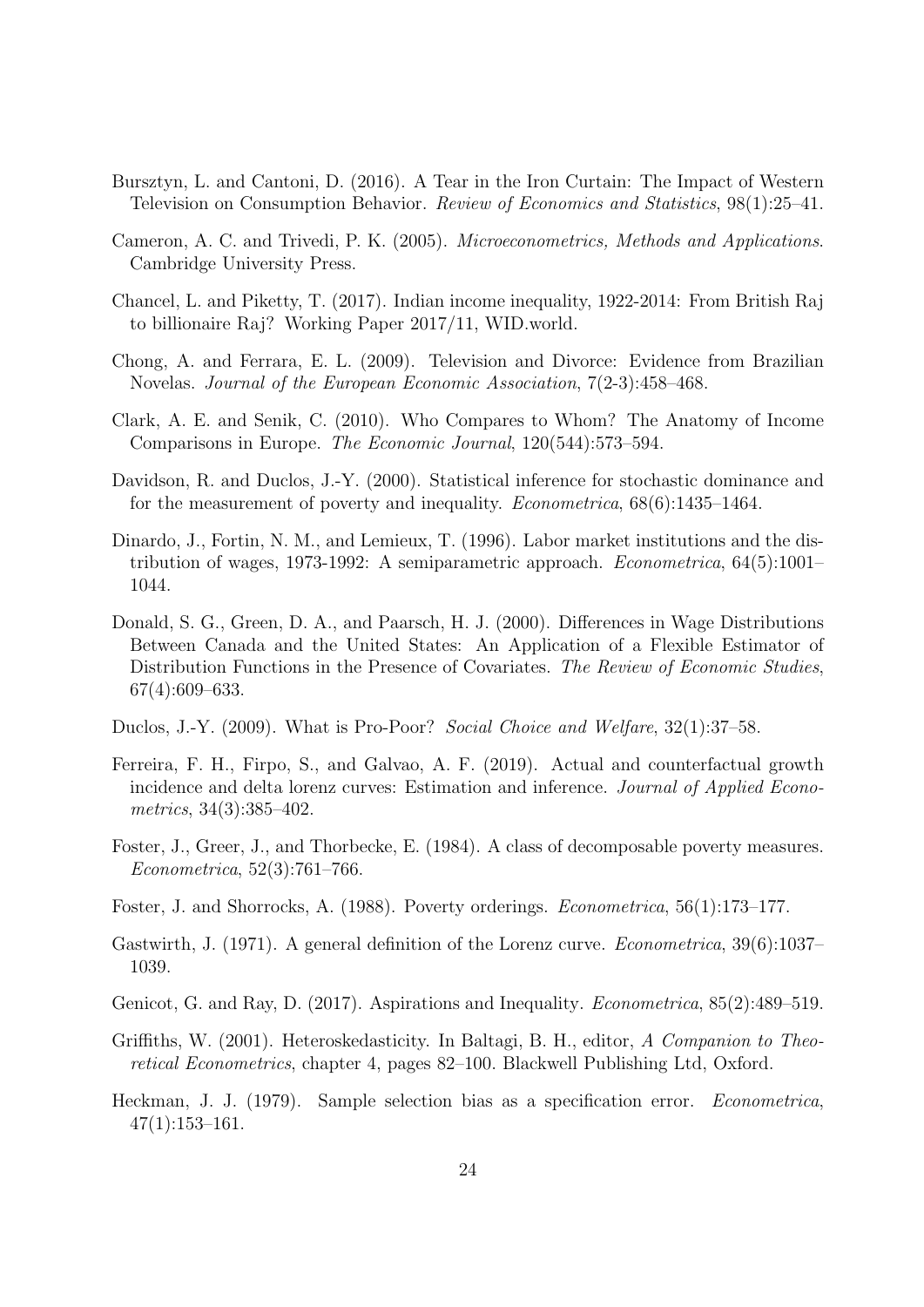- <span id="page-25-12"></span>Hyll, W. and Schneider, L. (2013). The causal effect of watching TV on material aspirations: Evidence from the valley of the innocent. Journal of Economic Behavior  $\mathcal C$  Organization, 86:37–51.
- <span id="page-25-4"></span>Juhn, C., Murphy, K. M., and Pierce, B. (1993). Wage inequality and the rise in returns to skill. Journal of Political Economy, 101(3):410–442.
- <span id="page-25-11"></span>Knight, J. and Gunatilaka, R. (2012). Income, aspirations and the hedonic treadmill in a poor society. Journal of Economic Behavior & Organization,  $82(1):67 - 81$ .
- <span id="page-25-7"></span>Koop, G. (2003). Bayesian Econometrics. Wiley, Chichester, England.
- <span id="page-25-2"></span>Lakner, C. and Milanovic, B. (2016). Global Income Distribution: From the Fall of the Berlin Wall to the Great Recession. World Bank Economic Review, 30(2):203–232.
- <span id="page-25-13"></span>Luttmer, E. F. P. (2005). Neighbors as negatives: Relative earnings and well-being. The Quarterly Journal of Economics, 120(3):963–1002.
- <span id="page-25-8"></span>Marin, J.-M. and Robert, C. P. (2007). Bayesian Core: A Practical Approach to Computational Bayesian Statistics. Springer Texts in Statistics. Springer.
- <span id="page-25-5"></span>Mincer, J. (1974). Schooling, experience and earnings. Columbia university press, National Bureau of Economic Research, New York.
- <span id="page-25-3"></span>Novokmet, F., Piketty, T., and Zucman, G. (2017). From Soviets to Oligarchs: Inequality and Property in Russia, 1905-2016. Working Paper 23712, National Bureau of Economic Research.
- <span id="page-25-0"></span>Ravallion, M. and Chen, S. (2003). Measuring pro-poor growth. Economics Letters, 78:93– 99.
- <span id="page-25-14"></span>Rosenfeld, R. A., Trappe, H., and Gornick, J. C. (2004). Gender and work in Germany: Before and after reunification. Annual Review of Sociology, 30:103–124.
- <span id="page-25-6"></span>Shorrocks, A. F. (1983). Ranking income distributions. Economica, 50(197):3–17.
- <span id="page-25-1"></span>Son, H. H. (2004). A note on pro-poor growth. Economics Letters, 82(3):307 – 314.
- <span id="page-25-10"></span>Stutzer, A. (2004). The role of income aspirations in individual happiness. Journal of Economic Behavior & Organization,  $54(1):89 - 109$ .
- <span id="page-25-9"></span>Veblen, T. (1899). The Theory of the Leisure Class: An Economic Study in the Evolution of Institutions. The Macmillan Company.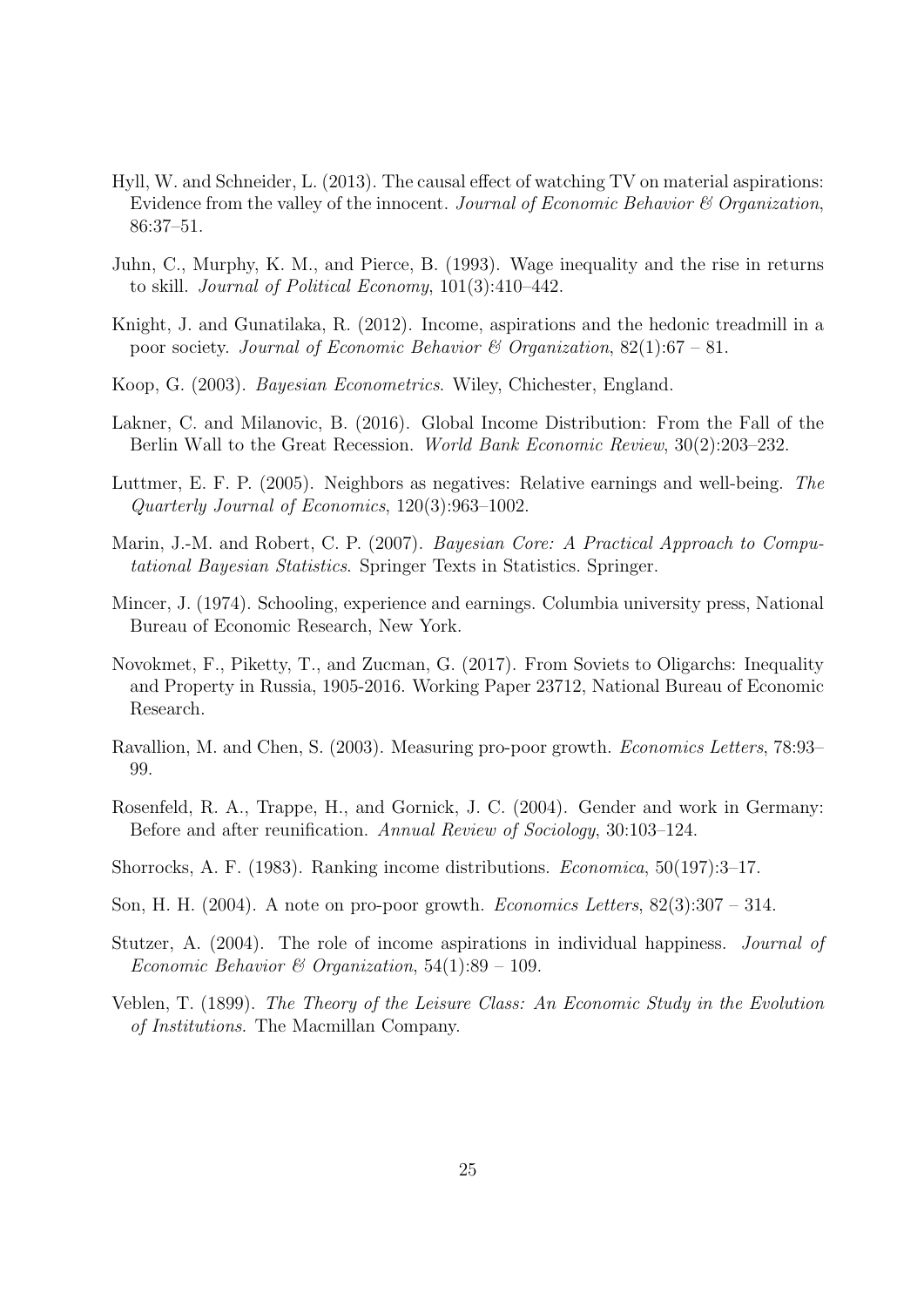## Appendix

# <span id="page-26-0"></span>A Inference results

| Table 6: Selection equation: Females |             |            |         |             |       |         |  |  |  |
|--------------------------------------|-------------|------------|---------|-------------|-------|---------|--|--|--|
|                                      | 1992        |            |         |             |       |         |  |  |  |
|                                      | Mean        | S.D.       | p-value | Mean        | S.D.  | p-value |  |  |  |
| Intercept                            | $-4.383***$ | 0.491      | 0.000   | $-2.754***$ | 0.597 | 0.000   |  |  |  |
| Age                                  | 3.205       | $0.191***$ | 0.000   | $2.546***$  | 0.217 | 0.000   |  |  |  |
| Age <sup>2</sup>                     | $-0.437***$ | 0.024      | 0.000   | $-0.348***$ | 0.026 | 0.000   |  |  |  |
| Education                            | $0.112***$  | 0.033      | 0.001   | 0.045       | 0.034 | 0.190   |  |  |  |
| N.o. children 0-14                   | $-0.247***$ | 0.044      | 0.000   | $-0.444***$ | 0.047 | 0.000   |  |  |  |
| HH income                            | $-0.020***$ | 0.004      | 0.000   | $-0.025***$ | 0.004 | 0.000   |  |  |  |
| HH public transfers                  | $-0.238***$ | 0.017      | 0.000   | $-0.245***$ | 0.014 | 0.000   |  |  |  |
| HH social transfers                  | $-0.137***$ | 0.015      | 0.000   | $-0.138***$ | 0.013 | 0.000   |  |  |  |
| Treatment                            | $0.955***$  | 0.446      | 0.032   | $-1.474***$ | 0.475 | 0.002   |  |  |  |
| Treat x Education                    | $-0.096**$  | 0.037      | 0.010   | $0.117***$  | 0.039 | 0.003   |  |  |  |

Treatment is a dummy variable which is 1 if the individual received western TV and 0 otherwise. Education represents the number of schooling years. HH income is the total income of the partner before redistribution and taxes. Public transfers are mainly social assistance and unemployment benefits. Social transfers are mainly pensions, child allowances and illness insurance.  $p \in [0, 0.01]$  "\*\*\*",  $p \in [0.01, 0.05]$  "\*\*",  $p \in [0.05, 0.1]$ "\*"

|  | Table 7: Selection equation: Males |  |  |
|--|------------------------------------|--|--|
|--|------------------------------------|--|--|

<span id="page-26-1"></span>

|                     | 1992        |       |         | 1995        |       |         |  |
|---------------------|-------------|-------|---------|-------------|-------|---------|--|
|                     | Mean        | S.D.  | p-value | Mean        | S.D.  | p-value |  |
| Intercept           | $-1.855***$ | 0.508 | 0.000   | $-4.499***$ | 0.590 | 0.000   |  |
| Age                 | $2.227***$  | 0.194 | 0.000   | $3.090***$  | 0.224 | 0.000   |  |
| Age <sup>2</sup>    | $-0.297***$ | 0.024 | 0.000   | $-0.402***$ | 0.026 | 0.000   |  |
| Education           | 0.036       | 0.030 | 0.228   | $0.064**$   | 0.030 | 0.035   |  |
| N.o. children 0-14  | $0.112**$   | 0.047 | 0.016   | $0.135***$  | 0.051 | 0.009   |  |
| HH income           | $-0.020***$ | 0.005 | 0.000   | $-0.018***$ | 0.005 | 0.000   |  |
| HH public transfers | $-0.193***$ | 0.017 | 0.000   | $-0.139***$ | 0.014 | 0.000   |  |
| HH social transfers | $-0.158***$ | 0.015 | 0.000   | $-0.104***$ | 0.012 | 0.000   |  |
| Treatment           | $-0.483$    | 0.425 | 0.256   | $-0.201$    | 0.447 | 0.653   |  |
| Treat x Education   | 0.040       | 0.034 | 0.242   | 0.033       | 0.035 | 0.344   |  |

Treatment is a dummy variable which is 1 if the individual received western TV and 0 otherwise. Education represents the number of schooling years. HH income is the total income of the partner before redistribution and taxes. Public transfers are mainly social assistance and unemployment benefits. Social transfers are mainly pensions, child allowances and illness insurance.  $p \in [0, 0.01]$  "\*\*\*",  $p \in [0.01, 0.05]$  "\*\*",  $p \in [0.05, 0.1]$ "\*"